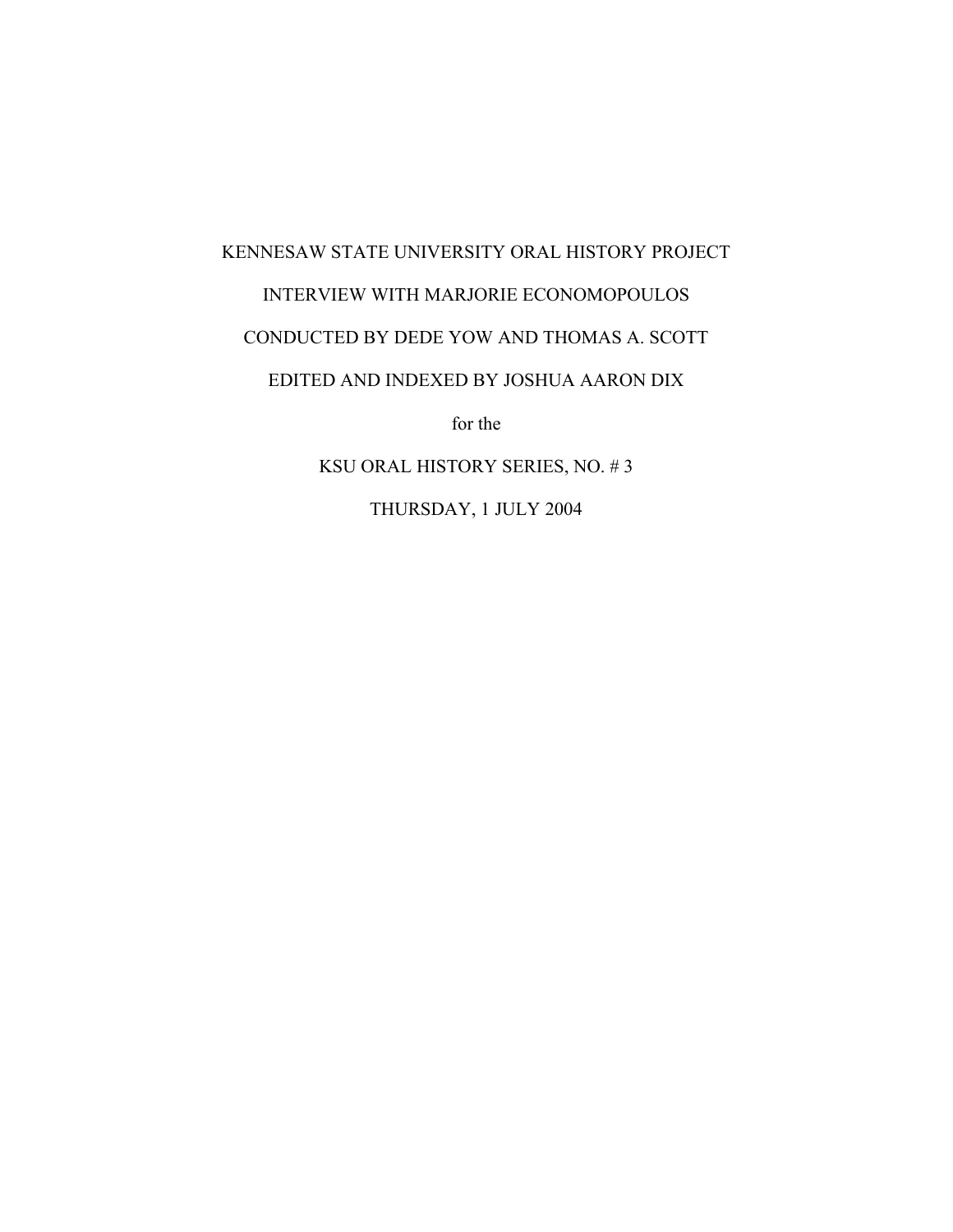Kennesaw State University Oral History Project KSU Oral History Series, No. # 3 Interview with Marjorie Economopoulos Conducted by Dede Yow and Thomas A. Scott Edited and Indexed by Joshua Aaron Dix Thursday, 1 July 2004 Location: Center for Excellence in Teaching and Learning House at Kennesaw State University

- TS: Marj, let's just begin by asking where and when you were born.
- ME: Wow, I was born between VE Day and VJ Day, July 18, 1945. So, I'm before the Baby Boomer group by a couple of months.
- TS: By their definition nowadays.
- ME: I'm not quite making it. I was born in Pittsburgh. I'm the first of four children, and we lived in Pennsylvania until I was in the fifth grade. Then, we moved to Florida, and I went to middle school, junior high, and high school down there.
- DY: Where in Florida did you live?
- ME: We lived in Pompano Beach. I grew up under the sea grape trees on the ocean before it was all built up. It was a real nice era. It's changed a lot; it's different.
- TS: So, you all got there fairly early then.
- ME: Yes, pretty early, it was in the middle '50s.
- TS: But, that would explain why you went to Florida State for your bachelor's degree. Did you get your bachelor's in education?
- ME: Yes, Mathematics Education.
- TS: And then started teaching.
- ME: And I met Vassilis.
- TS: You met him while you were working on your bachelor's?
- ME: At FSU.
- TS: I noticed that he got his masters at Florida State the same year you got your bachelor's.
- ME: Right. That's how we met; he was a graduate student, and I was an undergraduate. His roommate was torturing him for dating an undergraduate; he thought that was terrible!
- TS: You got your bachelor's. You got out and taught awhile. Didn't you?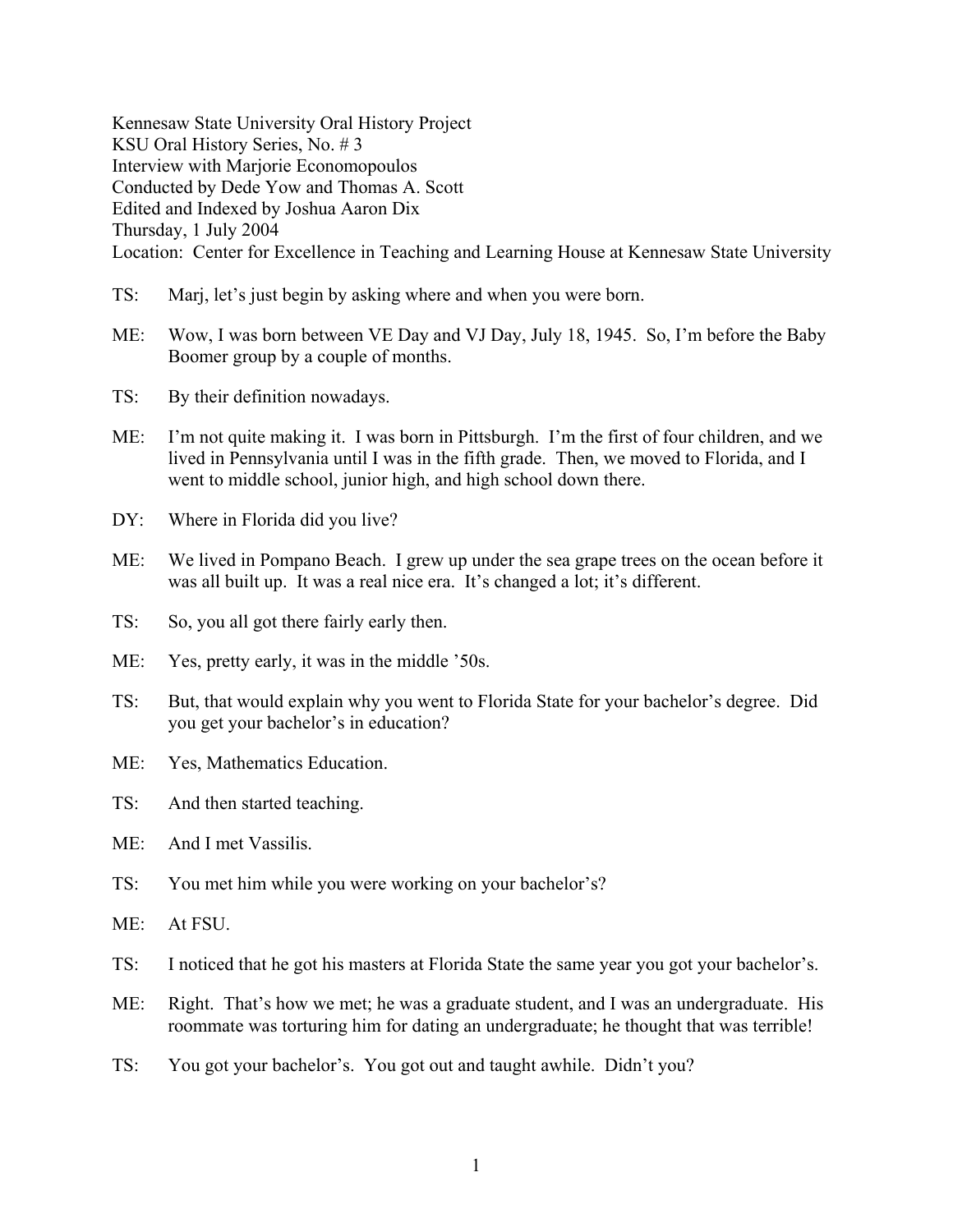- ME: Our first job [was] together—he got a job in Statesboro teaching at Georgia Southern- and in those days, I hate to say it this way, but they got me a job at the high school. They sort of introduced me, and paved the way. I was a math teacher, so it wasn't that hard to find a position. They helped facilitate that, once they wanted him. He had his master's degree, and he was a new instructor. It was before they had a football team! [laughter] It was a little, small, sleepy, southern Georgia town. I was kind of wondering if we should move to Georgia; it just sounded so rural. Even having lived in Tallahassee for four years, Georgia just sounded real . . .
- DY: It was in South Georgia and still is.
- TS: Well, one of the things that we've been doing with these interviews is talk about mentors, who inspired you as you were along your way. It could be public school, college, or graduate school teachers. Did you have any particular mentors that you thought were inspirations along the way?
- ME: Yes, I did. I had a high school math teacher and a high school English teacher who had that passion and that love for their subject and for kids. My English teacher actually taught Latin also. I had a dose of her twice a day, for so many years. Both of them were instrumental—I knew I was going to be a teacher for a long time.
- TS: You always knew that?
- ME: I felt as a kid that I had a choice, as a woman: nurse, secretary, and teacher. That was basically what you selected from. I did do some work in a summer setting in the hospital, and I learned how to be a nurse's aide to see if that was it.
- DY: You were smart to do that.
- ME: I knew I didn't want to be a secretary. I didn't have to do much testing the waters on that. But it was just a matter of what subject would I teach, and my two choices were English and math. Interestingly enough, those were the two people that had inspired me. I took the easy way out. I took the short way out because it was much easier to do math than it was to write all those big papers! [laughter]
- DY: Maybe for you! Not for some of us!
- ME: So, I became a math major in college.
- TS: Well, in terms of marketability, I would think math too.
- ME: That probably might have been helpful.
- TS: So what was Vassilis doing in Florida in '67? Why don't you talk a little bit about him? He was born and grew up in Greece, and got his bachelor's degree from a university in Greece, in Athens.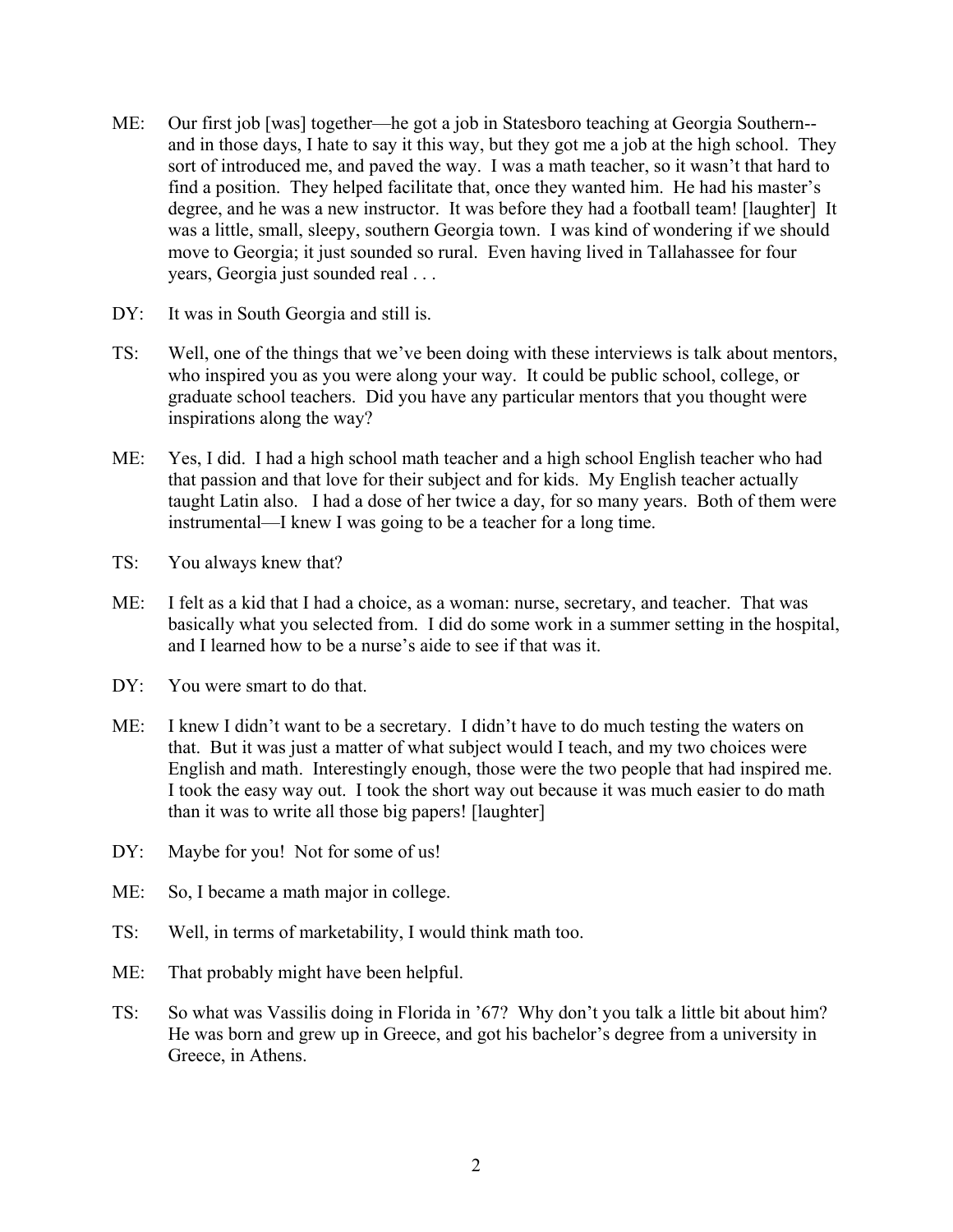- ME: He was some kind of clerk with an import-export business, and it was sort of a menial job. His degree was in political science, and he always wanted to come to the U.S. to study. He got a Fulbright Scholarship, and they paid his expenses to travel; they put him on a boat—I know this is giving the immigrant image—and it was like a two week trip. He had a sister who lived in Canada at the time—I think she was in Canada, I'm not sure if she was in Canada or Baltimore. He met up with her. She was married, and in the States. Then, he got an assistantship to come to Florida State.
- DY: What part of Greece did he grow up in, Marj?
- ME: He grew up in Kalamata, which is in south Greece; it's across the mountain from Sparta.
- DY: Right. I've been to Sparta; I have not been to Kalamata.
- ME: If you see Kalamata Olives, they grow in that area. If I spelled it wrong, you can check a jar of olives. [Vassilis'] father was a teacher, and he always had that learning business. He was a very respected member of the community, and the teacher of the village; it was a small town, not a village.
- TS: And what did his father teach?
- ME: Religion. He was [the country's] equivalent to a lay preacher. He taught high school and his subject was religion, religious topics.
- TS: I remember Vassilis, telling me years ago, about growing up at the time of the war in Greece, when the Communists were trying to topple the government, right after World War II, and the time of the Truman Doctrine. I think that's where he lost his leg, isn't it? Didn't he step on a mine or something?
- ME: Yes. There were a group of children who were—some of this I may not be accurate on but it's the image I have—going home from school, and there were some of them that were more brazen than others. He was standing back, and there were two kids messing with an uncovered, unexploded mine. That's basically the accident. The two kids that were over there with the sticks were killed, and then several were injured. There is a short personal story about [how] he lost the leg, and another kid was injured very seriously, as well. It was after the War, and there weren't a lot of supplies and medical things. He was about probably ten or eleven at the time, and so they had these two kids, both needed antibiotics. They had one dose of antibiotics, which the guys in charge ended up deciding to split it. Both kids survived. Vassilis said his family had picked out the coffin. It was a really serious injury, and they almost lost him on that. Later he went to England there to get a prosthesis—I'm wrong about the age; he was eleven I think when he got the leg.
- TS: He was born in '38, is that right?
- ME: '37.
- TS: '37. The War was in '47. At least from World War II, the Truman Doctrine was '47.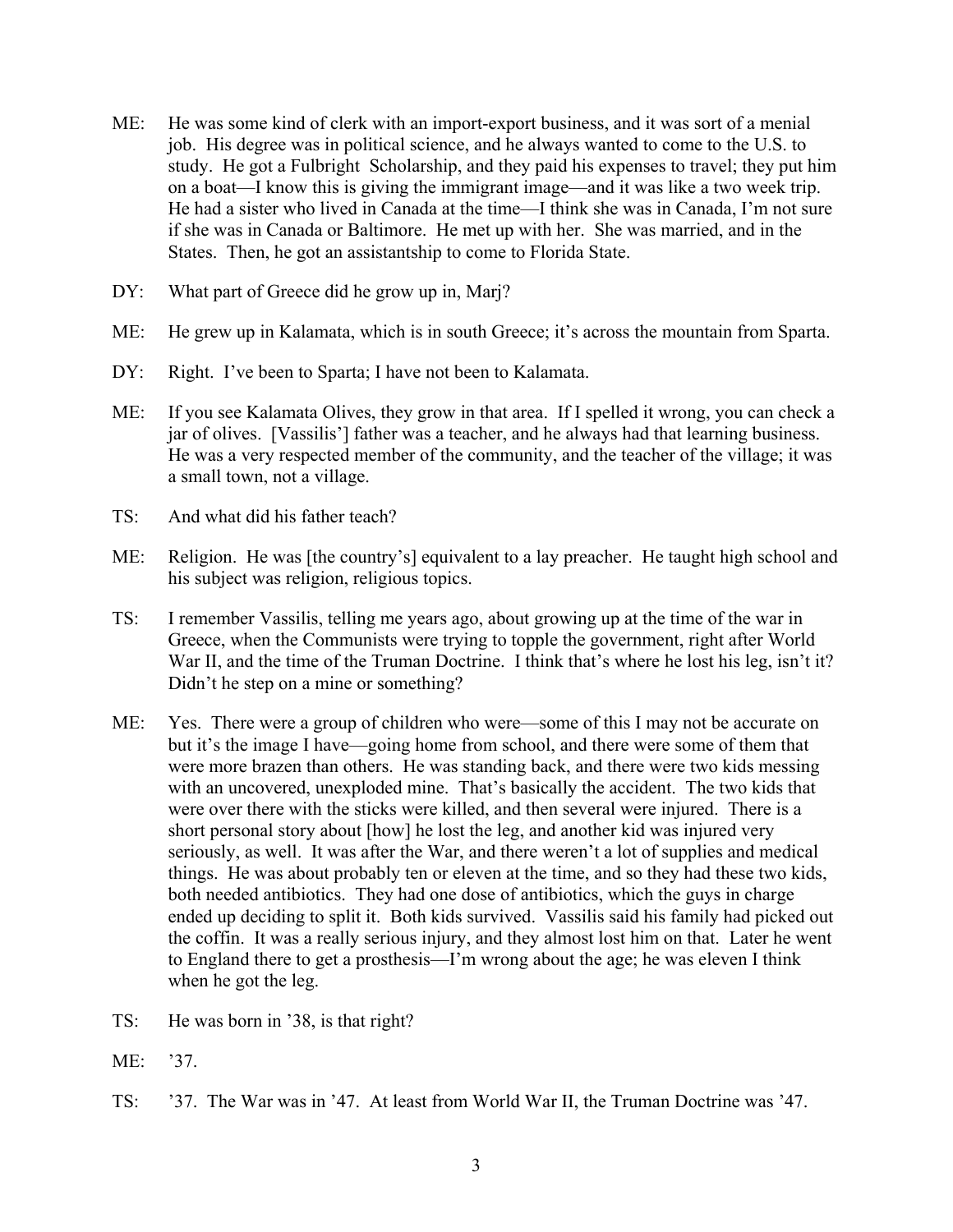- ME: Yes, he was probably ten or eleven, I guess.
- TS: So they couldn't fit him with a leg in Greece at that time?
- ME: They didn't have the technology, and they had too many folks that were injured. Kids weren't high on the list of priorities. He actually went and lived with a Greek family in England for about a year-and-a-half, and there was another little fellow who had lost the other leg. They'd take the pair of them, and buy one pair of shoes! [chuckle] This fellow lives in Australia because Kostaki went to meet him for the first time, after Vassilis passed away. The kids grew up together, and they stayed in contact all those years. But the family in England was a good family who helped these kids. They went to school in England for a little while, until they took care of him there. It would be hard to let your kid go to another place like that. But that's where he got his first leg. He was on crutches before that. I can't remember the timing exactly, but he was a young boy.
- TS: So about how old was he when he got on the boat to come to America or Canada?
- ME: He must have been twenty-something, mid-twenties.
- TS: He's out of college.
- ME: He came in '63 so . . .
- TS: Twenty-six, I guess, or would have been twenty-six that year. So he comes here in '63, and what does he do once he gets to America?
- ME: Well, he stayed with his sister for like a week or something to get into the country; then, he moved to Tallahassee.
- TS: Why?
- ME: To go to school. He came as a Fulbright Scholar to go to school. He came as an exchange student. In fact, he was an exchange student; he was destined to go back. He came directly to Tallahassee as a student.
- TS: I see. Which sister was it in Canada?
- ME: Kiki.
- TS: Okay. That's going to be a connection later on to bring him to Kennesaw, I guess. Toli Ziros had been teaching here before he came [to Kennesaw].
- ME: Oh, that could be true, yes.
- TS: I guess that's where he got the idea of applying to Kennesaw. Wasn't it?
- ME: Yes, that's a possibility. I don't know exactly.
- TS: Okay. So, how did you all meet--if he's in sociology and you're in math education?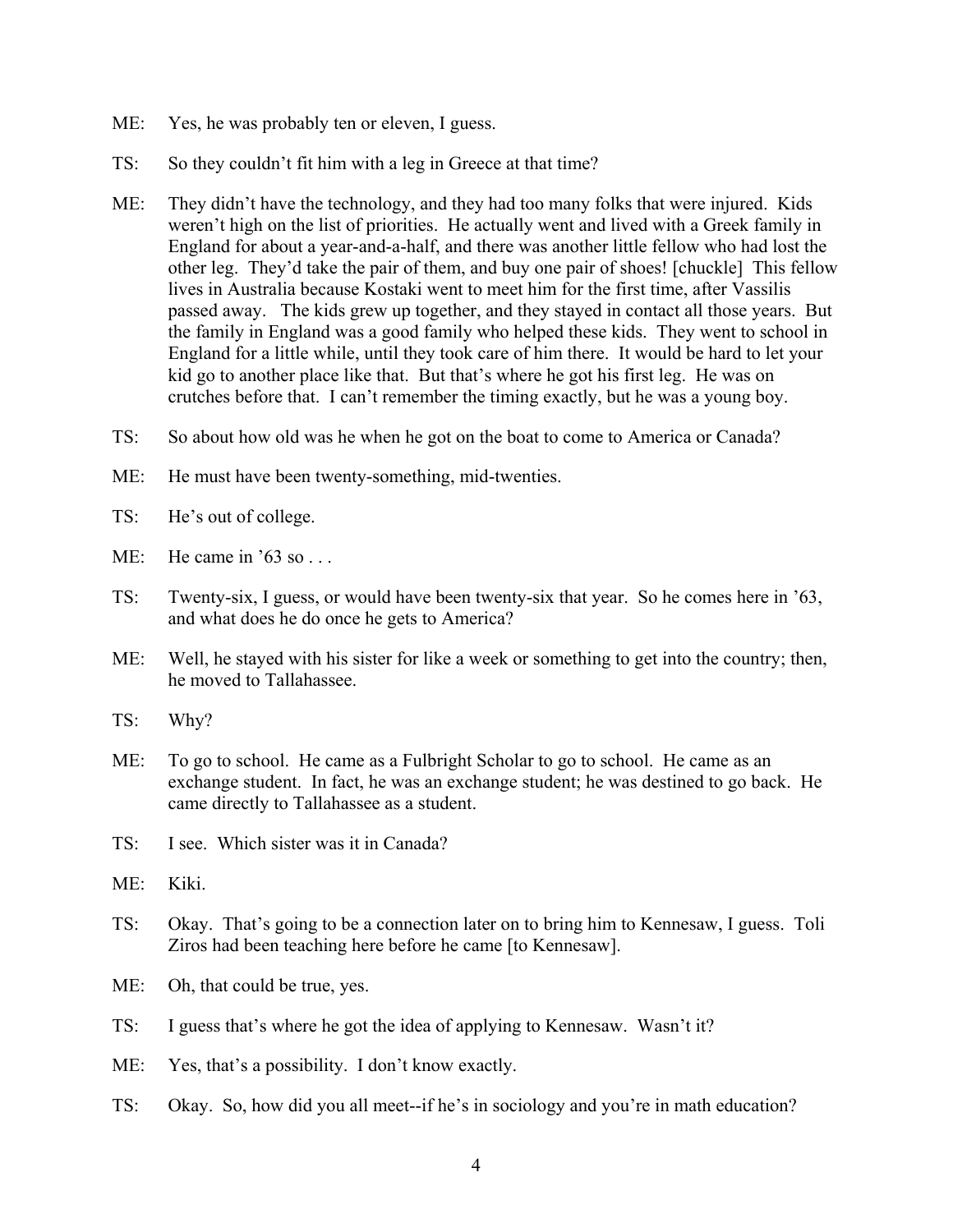- ME: Yes, he was a graduate student in sociology working on his master's, and I was an undergraduate. Let's see, we met when I was a sophomore. I went to one of these little international exhibit things, and he was behind the booth. We chatted briefly, just a "Hello," and "I don't know anything about your country, tell me about your country" kind of thing. And then later, I saw him again in a little coffee shop, sitting. It was just a casual happenstance that we met.
- TS: So you went to Statesboro, and that would have been '67 that you started there. How long did you stay in Statesboro?
- ME: Let's see, I should have brought my memory bank with all my dates on it.
- TS: Well, I know you got a master's by '73 at Emory, so I assume you didn't stay a long time.
- ME: No, we left; I tell you because I can tell you dates by way of children because Kostaki was born in Christmas of '69. Vassilis taught three years there, and I taught two years. We left in '70 with a small child so that he could finish his Ph.D. Well, actually begin his Ph.D. The two of us basically worked, and saved enough money to be able to go back to school. That was the goal—boy I date myself on this—but I was going to be the housewife and mom; after the kids came, I would stay home, tend to toddlers, and all that kind of stuff. [laughter]
- DY: That's still done, mom.
- ME: Little did I know that wasn't going to be our destiny. When we moved to Emory, I was not working; I was a housewife taking care of a small kid and [Vassilis] was a student. We, effectively, had zero income. He didn't get the fellowship or scholarship that he had hoped to get. We basically spent all of our money in the first year. We were hoping that he would pick up something in the next year, and he did; he got an assistantship once they met him, knew his work, things like that.
- TS: So you got a MAT, a Master of Arts in Teaching, in Emory in '73. Were you thinking about teaching on the college level already when you got the MAT degree? Was that geared toward college?
- ME: Well, no. What happened was being a housewife and mother was not satisfactory for our family stability, and Vassilis basically said, "Go to work, go to school, do something, you're driving us crazy." He said this with a small kid. I really didn't have any ambition to do anything, but it made sense to go to school. I was going to take one class, but at that point I believed that a master's degree was for smart people, and that I really wasn't possibly a candidate for that. I [had a] very low self-esteem. [I was] not real adventurous. So Vassilis was a big push to me getting out of the house. But an MAT at Emory, it's not what we call an MAT today; it's not what I'd call an MAT here. In our environment, it would be a degree to learn to be a teacher if you had a degree in just like say, straight math. What it was at Emory was exactly the opposite, and I still don't know who was right and who was wrong. I took almost all math courses and almost no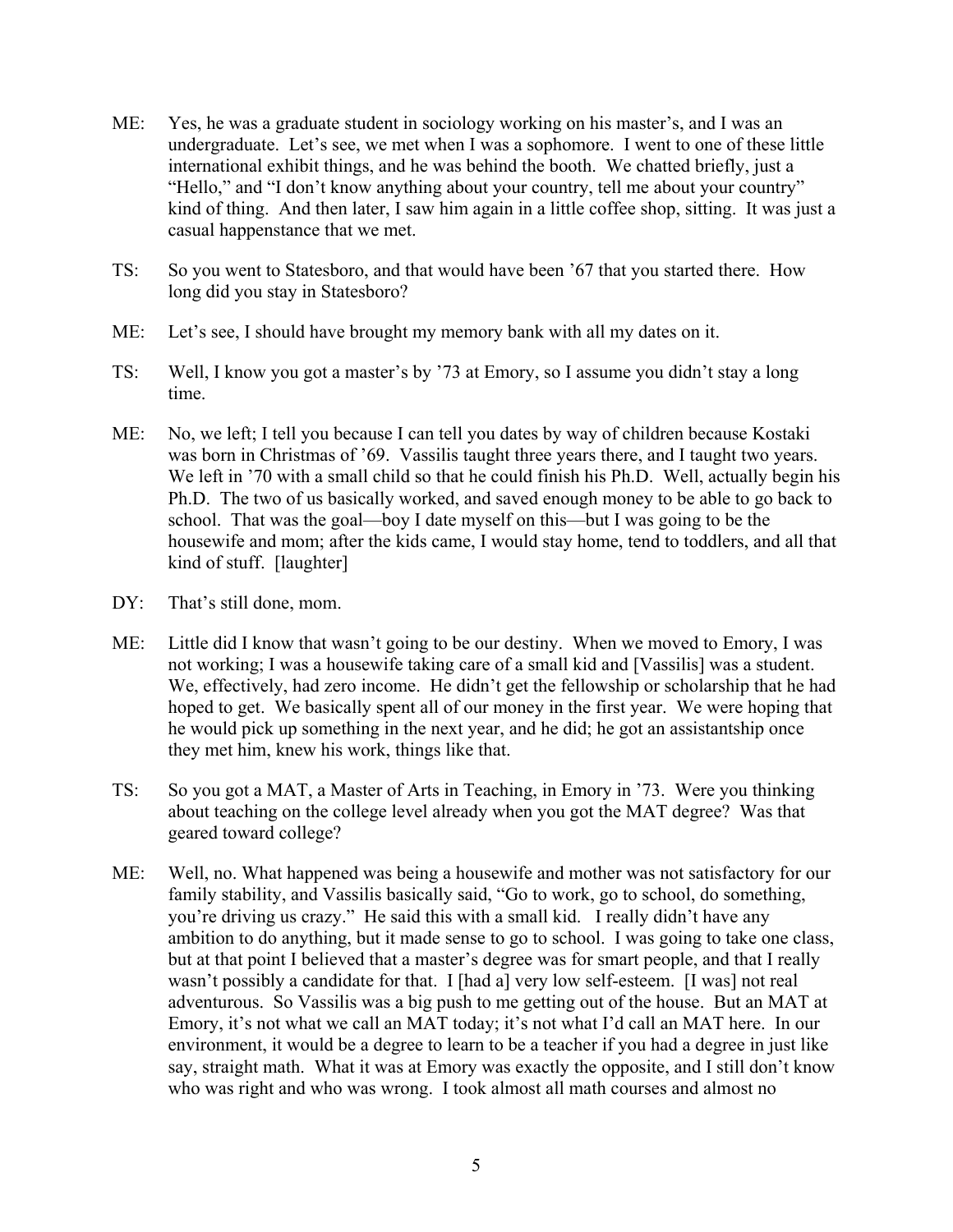education courses because I already had a degree in mathematics education. So they really added a high level of mathematics.

- DY: Expertise, yes. Specialty area.
- ME: In a graduate level course, courses that I'd never known existed, fields that I didn't know about. It was really interesting, and I enjoyed being a student.
- DY: So you were intellectually engaged, then.
- ME: Yes, and I worked part-time to be able to afford that; I worked at a day care center, and I had a small kid that I plopped in the middle of that. Actually, it was the first Montessori school that was expanding to daycare in Atlanta.
- DY: Really? In the Emory area?
- ME: It was over on Edgewood Avenue, and they had rented an old building for a dollar a year or something. It was a Montessori school with an attached daycare. I was the assistant to the teacher. I wasn't qualified to be a Montessori teacher; I was kind of a teacher's aide. That was a good experience; I learned a lot about little kids and Montessori schools.
- DY: I like Montessori; my daughter went to Montessori. Very interesting system, isn't it?
- ME: It really is. I didn't mean to get off the subject.
- TS: No, that's all right, that's great. Let's see, I know you got your doctorate. You went on to Georgia State to get a doctorate.
- ME: Yes, what happened was my mentor professor moved from Emory to Georgia State, and he took us with him. I actually got my Ed.S., which is an education degree, specialist degree which is about half way. But in the meantime we had moved to Milledgeville, so I got my Ed.S. and doctorate degree long distance. I commuted 100 miles each way.
- TS: So you went to Milledgeville before Vassilis got his doctorate?
- ME: Oh yes. He left ABD, and that data stayed under the bed for about four years before I could get him to finish so I could start. [laughter] Vassilis was a procrastinator, if you knew him.
- TS: So that explains why there's ten years between his master's and his doctorate.
- ME: I'm trying to think. When we finished—when did it say I got my master's?
- TS: You got your master's in '73.
- ME: I think that's when we moved to Milledgeville, the year after that.
- TS: So he's at Georgia College?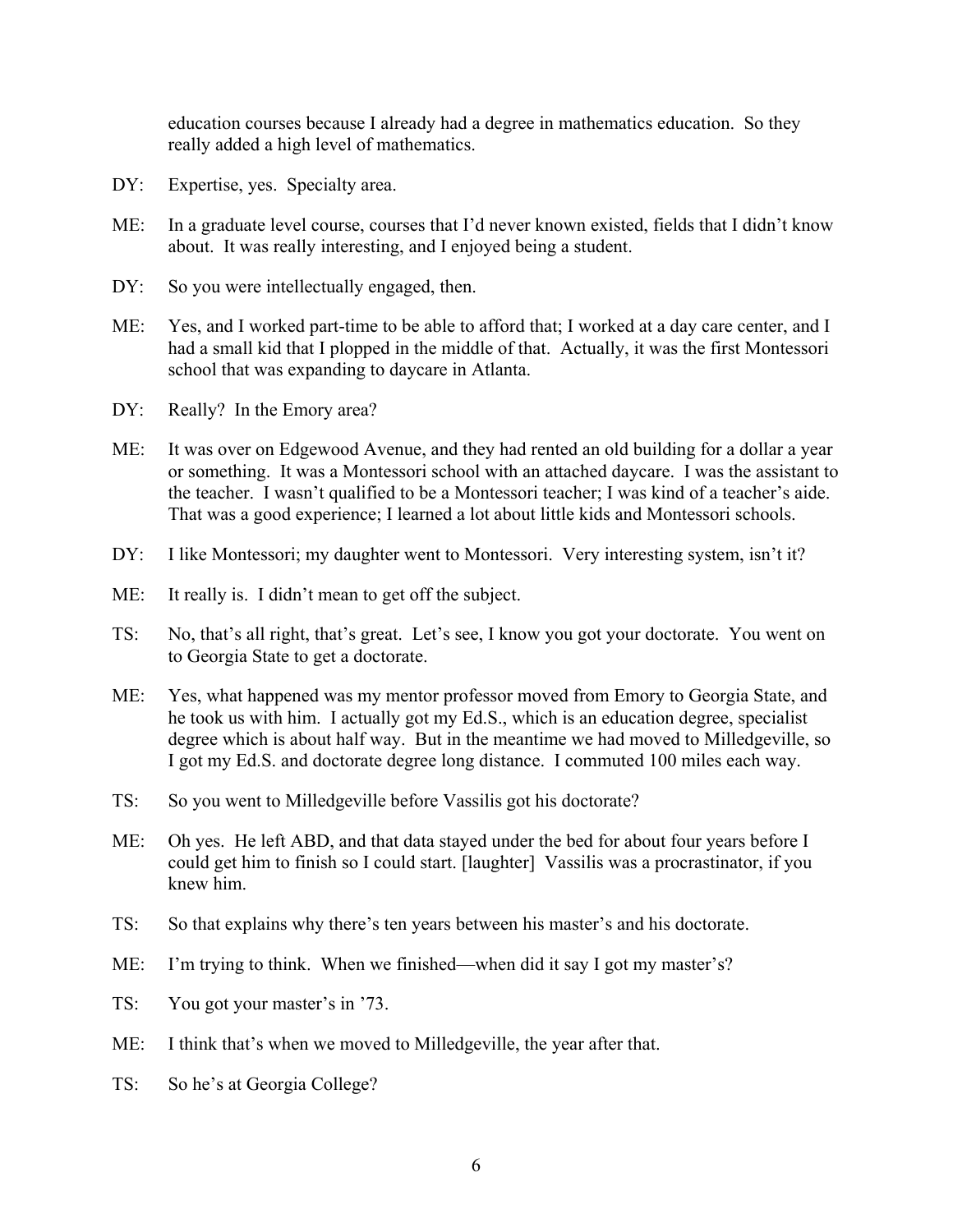- ME: Yes, we were at Georgia College for six years.
- TS: So both of you are doing long distance degrees then.
- ME: Yes. He was mostly; he finished all his course work before we went there. He only had his dissertation.
- TS: Oh, I see. So it's just a matter of writing his dissertation. Well, I know about that when you're working full time.
- ME: It's hard.
- TS: He got his doctorate in '77, and then you got your doctorate in '78; you [were] both doing it long distance. I guess it was harder for you because you were still taking course work.
- ME: I was taking courses. But in the middle of all that, in '75, we had a second kid, Andreas.
- TS: Well, it must have been incredibly difficult to go through a doctoral program when you had young children, especially a baby in hand.
- ME: Yes.
- TS: Slows you down a bit.
- ME: But it was good though. See, Vassilis was more of the nurturer, caregiver person at home than I ended up being. And he was, in fact. One summer, I went to Dahlonega to work on the Governor's Honors Program, and he kept both kids. And he would take them to Greece. He was the one that was there when they came home from school. We somehow had some reverse roles.
- TS: Yes, I can see him doing that.
- ME: He liked that.
- TS: You mentioned a professor that you followed to Emory; what was his name?
- ME: Jack Downes.
- TS: What was it about him that would cause you to change schools, to follow him from one place to another?
- ME: Well, I think more than anything, Jack believed in people, and helped them figure out that they could do things that they didn't know they could do. That's basically the answer for Jack. He was a really good teacher.
- TS: If you had low esteem, I guess that was important.
- ME: It really was. He just, you know, pulled you up wherever you were, and he was a really good teacher, a really good person.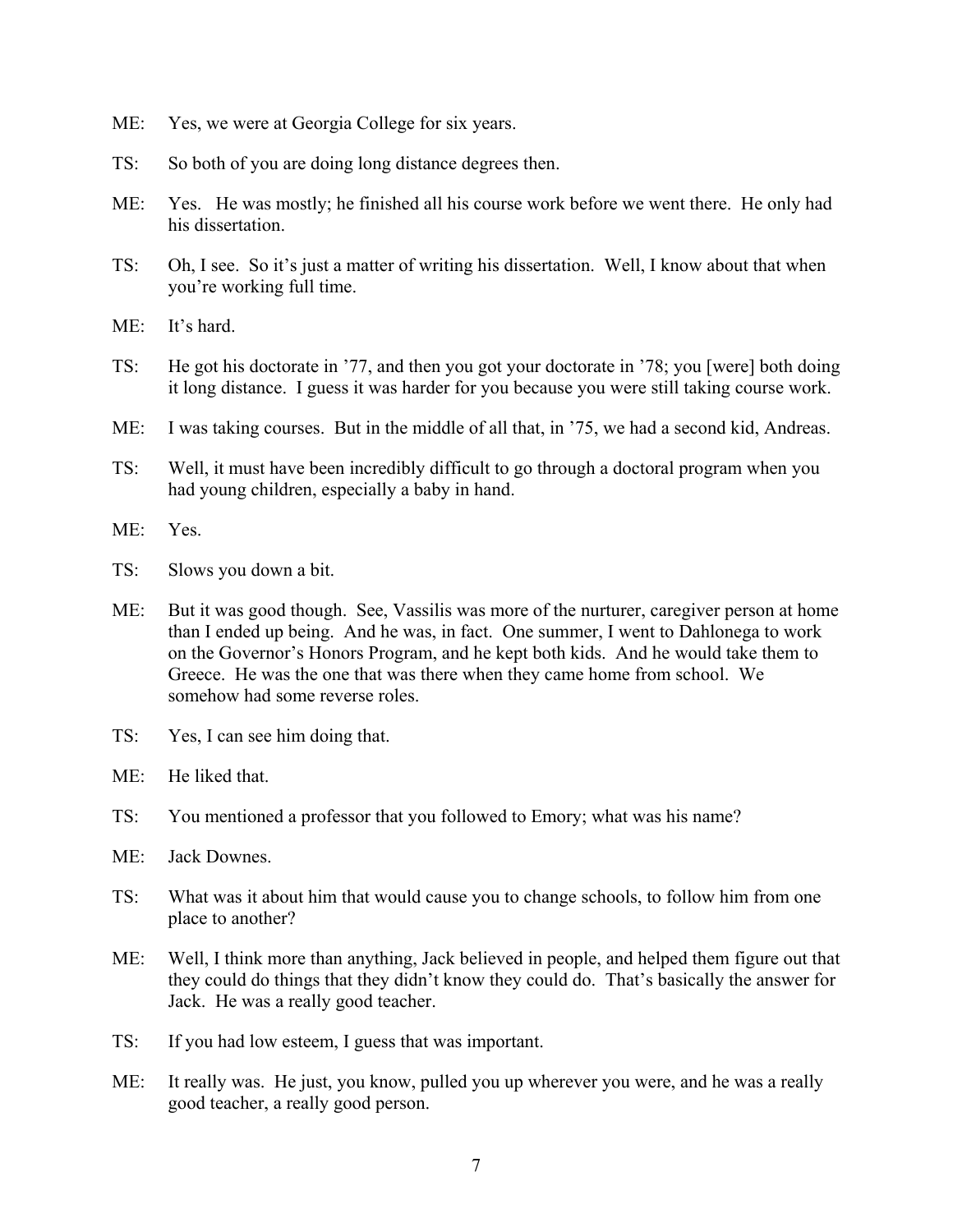- TS: Is there anybody in particular that you modeled your own teaching after?
- ME: I almost had two teaching careers separated by eleven years in business. So I'd almost have to say that my first career of teaching, it was chalk and talk. A math teacher didn't need a lot of equipment to go to a school.
- TS: You just write on the board.
- ME: You try to build patterns, and show students what to do, but it was all about telling them what you knew; it was delivering your knowledge to the next group.
- TS: I teach over in Social Science. On that second floor, where the math people used to be, they've got those sliding boards out there that drive me crazy. You have to slide one board out of the way, and now we've got maps there that keep them from sliding so you can't move the boards.
- ME: That's kind of how I learned to teach. Then, I went out into the business world for eleven years—I had a big break in my personal teaching career, and I worked in basically the high-tech graphics industry. My introduction into that world was through training the teachers to teach the equipment that we were selling. I ended up doing a lot of different sorts of things in that life. When I came back to teaching, the world was significantly different. How I taught math wasn't how you do it any more.
- TS: So it had changed that much in those eleven years?
- ME: Absolutely. It probably hadn't changed across the world that much, but I thought it had. I had to adopt a whole new way of doing things, and, rather than incrementally doing it, it was a dramatic shift. Tina Straley hired me. I worked in the math department for a year as a temporary instructor, before, I was hired in Education. The math department handed me a graphing calculator to teach Earth Algebra. This was Nancy Zumoff and Chris Schaufele's application driven Algebra class.
- DY: Oh, they had already started that?
- ME: It was a pilot kind of mode, and we were supposed to work cooperative groups. They also had me teaching some of the elementary math classes with math toys and stuff that I'd never seen before. I'd say, "What are you talking about?' And the whole concept of teaching was now about facilitating learning, rather than direct teaching, and bringing people to the table, and having them figure out things: guided discovery, whatever you want to call it.
- DY: Excuse me, Marj, explain to me the difference between facilitating learning and direct teaching? Essentially what's the difference?
- ME: The first way I learned to teach was to share what I knew with people. Sort of like a lecture.
- DY: Right.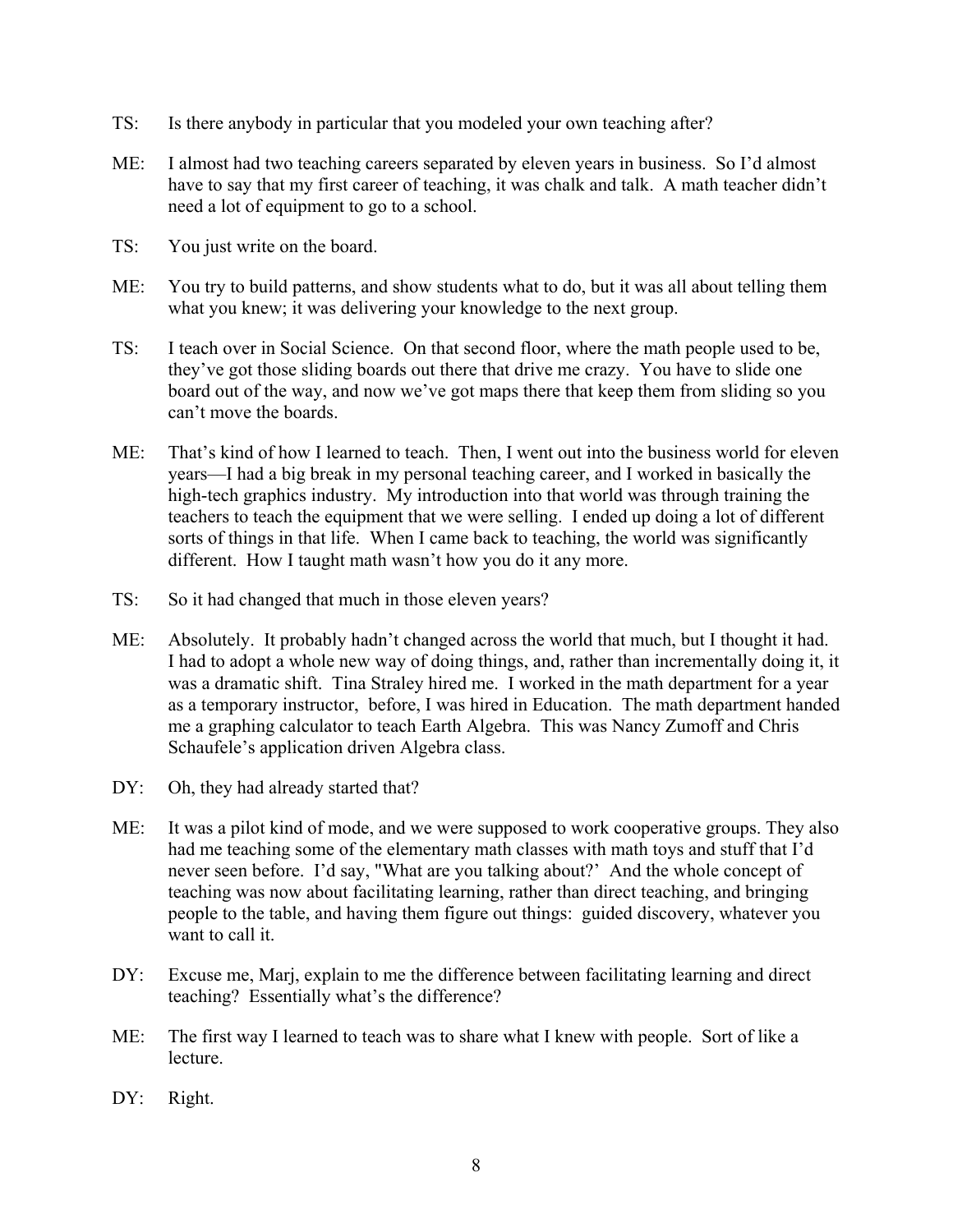- ME: Some people still do lecture. That doesn't mean it's wrong; it's just one way of doing it. It's not the only way. That's all I knew.
- TS: But I've got the knowledge, you take notes, and then you'll have the knowledge too.
- ME: Yes, exactly. Mathematics was taught very procedurally. Let me show you how to do this, and then you do it. Then, take home for homework, and do it some more. Then, you'll know it. That is because of learning theories and other research that has been done in the last twenty years. That's not necessarily the most efficient way to know something, especially something that's conceptual rather than just memorizing dates. I would imagine it would be, other things would work with it, like science for sure, and I think some of the other areas as well. Understanding the concepts of history, rather than just memorizing dates, time lines, trying to put things together in a meaningful way, you take away more and you know it longer. You can do it, and use it. It's not that everyone in the world has changed to that broader perspective of how to learn mathematics, but I thought they had. I had to switch like that. I had to learn how to, and it wasn't incremental. Barbara Ferguson said, "This is what you're supposed to do." "Okay, I'll figure that out."
- TS: So the world may not have changed but our math department had.
- ME: There were some leader people here that told me this is how I needed to be, and it didn't take long for me to figure out that it mattered. The very first semester that I taught earth algebra, and this was really earth shattering. It changed the way I viewed the world at that one point in time. There was a test in about the middle of the semester, and the test covered two chunks of material. The first chunk, they had worked on cooperatively, and tried to figure out--the course is driven by data. You're given all these situations, and it's basically task and problem oriented. Here's what you need to figure out, and then you have to go about figuring out how to figure it out. That's how that course is designed. The second half of the material for which this test covered, I had only done the wax eloquently lecture part, where I was telling them all about natural logs and blah, blah, blah, filling the board. [I was] setting up this stage so they could go to the next piece. Anyway, the test crossed over both of these pieces of material. When I graded them, I found out that the first part--which they were involved in the doing--they knew. The part that I had so clearly explained, they missed. [chuckle] I said, "Whoa!" I became a believer. They had to engage with the material, and be a part of the process of figuring [things] out in order for them to go about knowing how to do it. Whatever "it" is.
- DY: So that might translate into another situation to class discussion or students working in groups or an interactive sort of classroom.
- TS: In the case of our math department, they had to be under intense pressure from the administration because there were so many complaints about the high percentage of students that were flunking their classes.
- ME: I think in some ways it's almost gone back to lecture, the math department.
- TS: Really?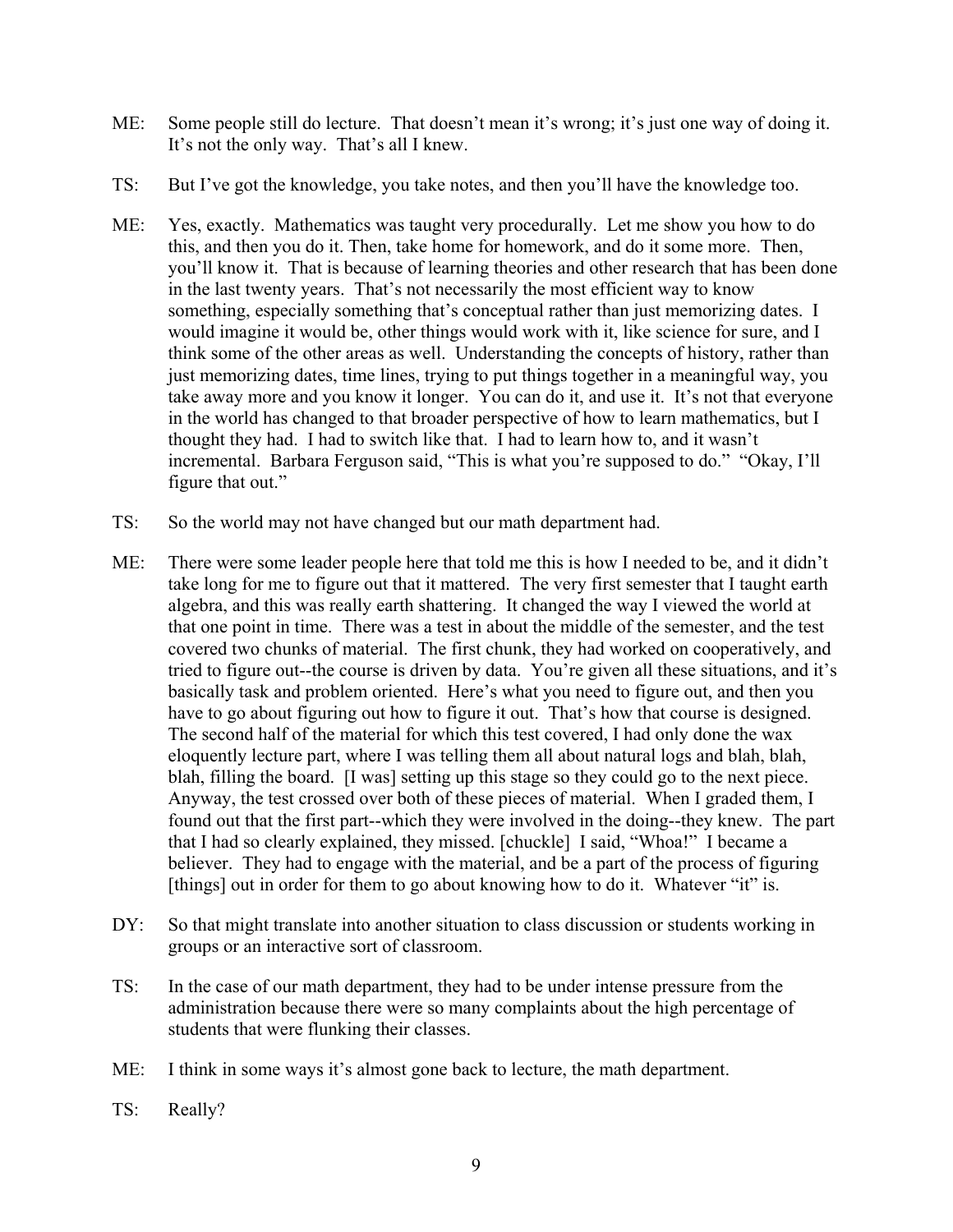- ME: Well, it's easy. It's so hard to do what I'm describing, and it's what we're about teaching our teachers [and science teachers] to learn how to do. It's equivalent to the science teachers doing labs, and posing questions, [asking] why this works this way, and wondering, inquiring, learning rather than just, " tell about it." It'd be like, "Go do writing; don't have five rules on a paragraph; do something." I think there are analogies in all the areas.
- TS: Let's see, you're down in Milledgeville, and then you both get doctorates. Vassilis actually came to Kennesaw two years after he got his doctorate, the year after you got yours.
- ME: Yes. We basically made a family decision. I taught one year in Milledgeville as a temporary, part-time instructor and—I want to say it this way—the town wasn't big enough for the both of us! [laughter] There was one college, and there really weren't opportunities, professional opportunities for both of us in our own areas. There wasn't really a place in the math department for me, at that time. His idea was to come to a bigger place, where we could both have opportunities for jobs. That's how we moved to the Atlanta area. So the goal was to find a big enough market place where we could both work. He came to Kennesaw, got the job, and we got anchored near Kennesaw. I worked, initially at Riverwood High School in a talented and gifted program.
- TS: Riverwood?
- ME: Riverwood had a couple of feeder schools. I was the talented and gifted math teacher, and I got to work with fourth through twelfth grade. They issued me roller skates; I had three elementary schools and a high school. It was sort of a pull out program. Anyway, Vassilis agreed to cook, and I agreed to drive. [laughter] So we moved near him, he was stable. I was the one that ended up moving around different places.
- TS: Now, I'm getting my years a little mixed up.
- ME: I'm not sure about years.
- TS: I thought you said eleven years in private industry.
- ME: Riverwood is before I went into the private sector.
- TS: Oh.
- ME: From there is when I left.
- TS: I see.
- ME: So he came here, and I got a job in the high school in Fulton County. That's basically that piece. I was there three years, from 1979 to 1982. And then again, at Vassilis' urging—he was good at thinking that I should do stuff. [chuckle] He says, "I wonder," now this is true—"I'm at the age where I'm thinking if I had made this choice instead of that choice. If I had gone into industry, and had been a demographer, I would be making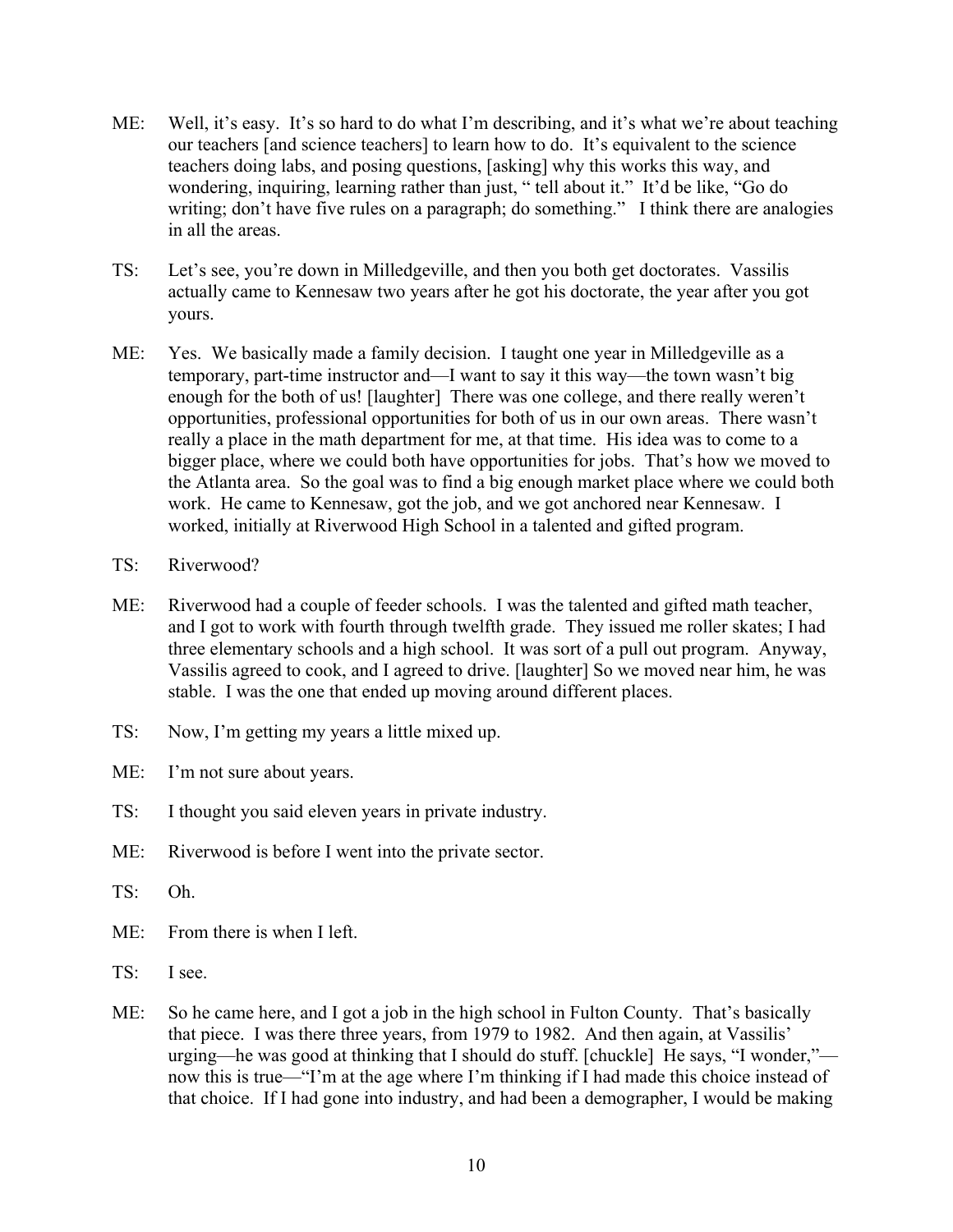lots of money right now. Marj, you're young; you go into industry, and make lots of money. You might like that." So it hadn't really occurred to me but it began to. I went to Georgia State; I got accepted into the MBA program. I took a course in accounting, and my goal was to learn the language, so that I could at least go and speak to these people. I had knowledge of the outside world, outside of education really. I did that, and my professor was in a graduate level accounting class. I'd never had the first course in accounting in my life--he was a master's degree student who talked to the chalkboard. I got the words that I needed, and I went in, interviewed, and I got a job in Norcross. So I drove to Norcross from here, essentially.

- TS: What was the company?
- ME: It was Executive Presentation Systems, a computer graphics company. That was in '82, if you want to anchor a year.
- TS: Yes. So that's where you stayed for eleven years, with that company?
- ME: I was in several companies that were in the family; the same CEO owned them. I was at Executive Presentation Systems. I was at Intecolor.
- TS: Intecolor ?
- ME: These companies came and went. The companies' names really don't matter; they were all in the computer graphics business, and they ended up in the color copier business. But in those years, I started out as a teacher person, and then I became a manager. We opened eleven branches in the country in one year, and I was on a plane for most of that year. I hired people, and I managed people; I was responsible for bottom line and budgets. I was a big shot; I made lots of money! [laughter]
- DY: What did you find carried over from your teaching?
- ME: Well, in the beginning, I was the teacher. I was the person who was training both the customers and the sales force to sell this equipment. I created all of the curriculum; I designed all the manuals; one of the things on my list of things to do was write an operations manual. I went to my boss with this, and said, "What is an operations manual? What does that mean?" I did a lot of documentation about the products. I was the liaison between the programmers and the customers. I would field telephone calls, and try to get things fixed (the software). Everything about teaching carried over. I didn't initially know it, and when I was first there my first month, I came home crying every day because I didn't have a clue what they were talking about. I finally made a rule; if I heard the same word four times, I'd have to stop and ask them what it meant. If I asked them every word, I would be interrupting them all the time. They talked in alphabet stuff. But once I found out that my skills transferred, I was fine; I was just scared in the beginning.
- $DY'$  A new culture shock.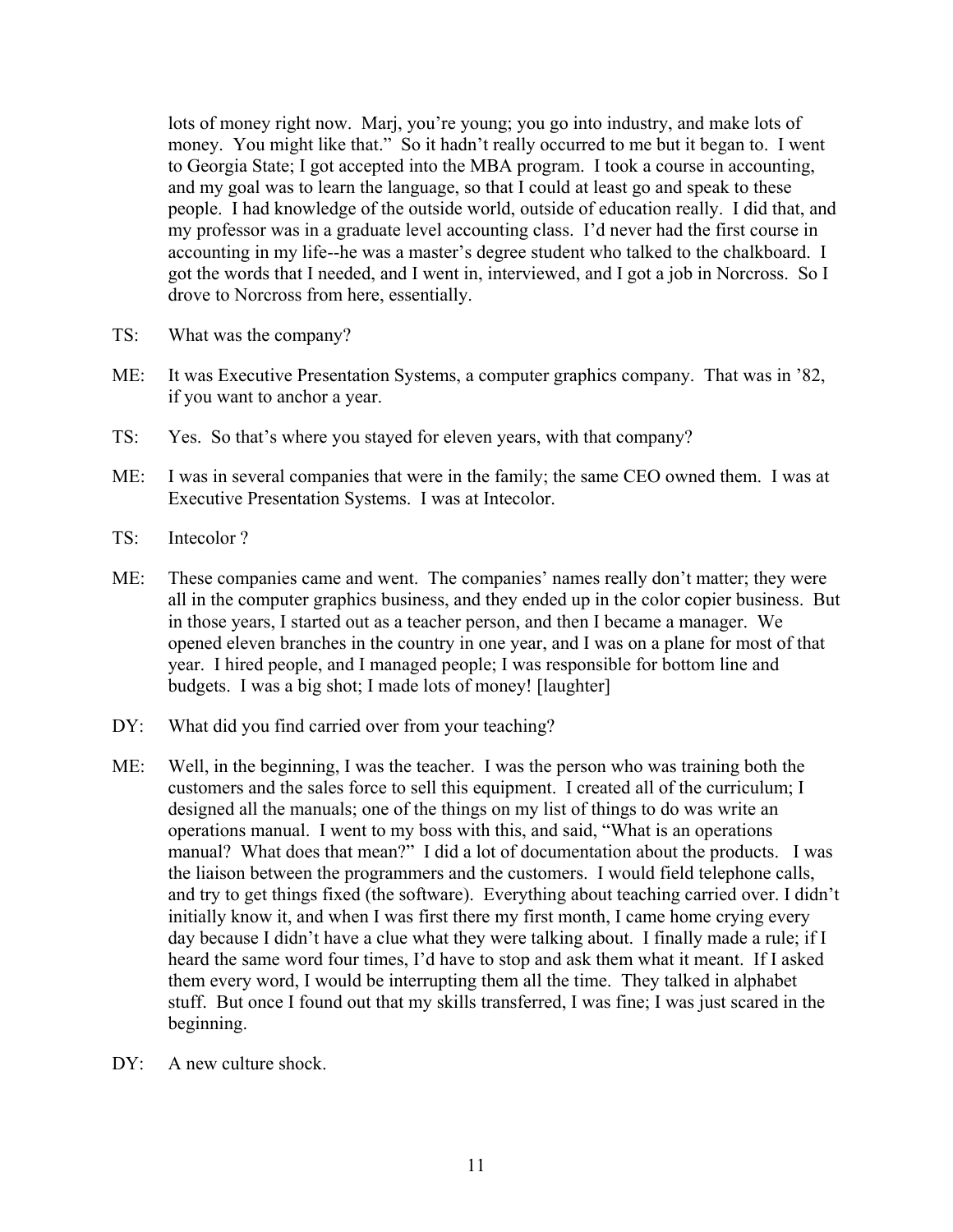- ME: Oh, it was different. Well, we do that to new people here. We're crazy with the acronyms. It's the same thing, just a different world. I traveled a lot; I was the boss of eleven male branch managers at one point in my career.
- DY: Did you miss the classroom?
- ME: Yes, I did, but I never really thought about it. I always liked what I was doing.
- TS: Too busy?
- ME: I was always doing something that I liked or most of what I liked. There was one point where there were about six months of the job that I hated. I should have gotten out quicker than I did. I moved around in different kinds of jobs.
- TS: Do you look back on that experience now as something that helped your teaching when you got back into the classroom? Or, is it just kind of a period in your life that's just kind of a break between teaching? Are you glad you did it in terms of your professional career? Or, did it just set you back?
- ME: No, I don't have any regrets about doing it. I'm trying to think if it helped my teaching. It might have because I brought a little bit of reality to the classroom. In some way, when I came to Kennesaw, I was really frustrated at the bureaucracy that [I] couldn't move fast enough to do anything. We had a group of managers; four or five people, sit around and decide something. Then, tomorrow you're doing it. Here you've got like a year before you can change a comma in a book. That's crazy! I'm still frustrated about that. As a department chair, my experience in business did not prepare me at all for the way we run the business here. It's exactly upside down, opposite of what makes sense in a business environment, where you need to do things, and you need to make money, and you need to be responsible for budgets. If you save money at the end of the year, that's a good thing. Here, you have to hurry up and spend it.
- TS: Right or you won't get it next year.
- ME: It's crazy.
- DY: What do you think was the biggest change when you came back, and you stood in that classroom again? I mean, as you stood there, and you see this classroom full of students?
- ME: Oh man. I want to say I was more confident, but I don't know if that's true because I was scared to death! [laughter] In every new situation, you're sort of refreshing it again. I was back in a college environment, which I wasn't that comfortable with. But I did bring some experience to the classroom that I didn't have before from that business world. In some ways, I was more believable, and in some ways I was less believable. I'm not sure . . . I don't know if I was better or not.
- TS: But it looks like you at least had some credibility in being able to say now, "Look, teaching this type of math in the classroom is important because this is what business needs"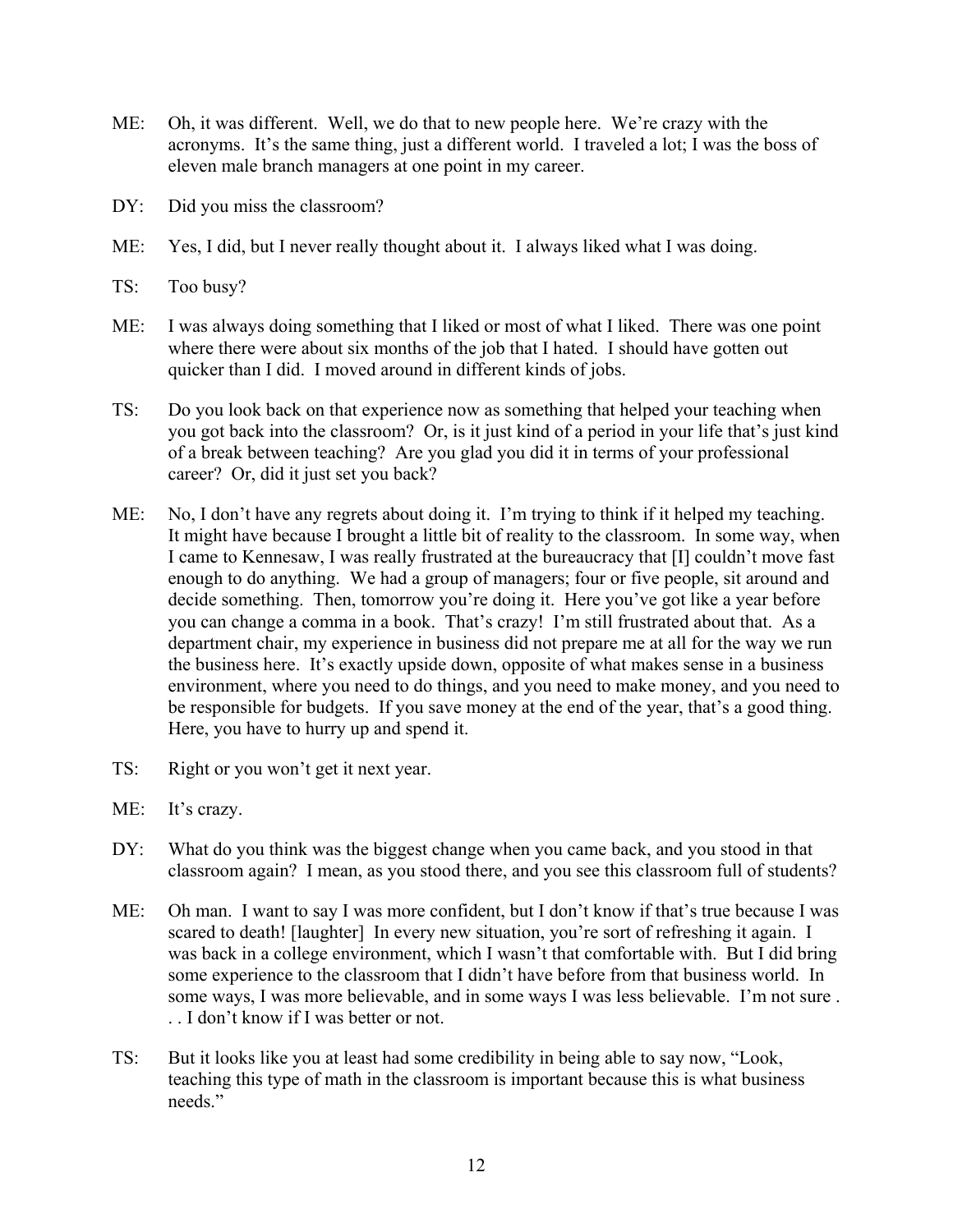- ME: In the beginning, I really did apply math to the business world, in the earth algebra class. I was also teaching statistics. When I taught statistics, I was really believable because I had been there. "Hey, pay attention. You're going to need this." I did have a certain credibility having been in the business world for so many years.
- DY: So, it sounds like there might have been a little bit of ...
- ME: I came with a lot of computer skills which, when I got here, we didn't have the computers. I mean, "Where are you Kennesaw, and what is your problem?" We were so far in the dark ages that, that was pretty out there.
- TS: Were we in the dark ages compared to other universities or colleges at the time?
- ME: No, I don't know. I doubt it.
- TS: But certainly compared o the business world, we were way behind.
- DY: What year was that that you came back?
- ME: When I came back here, '93.
- DY: And we didn't have computers in our classrooms yet?
- ME: You hardly had them in the offices. The little systems, the little DOS based computer systems with little disks and stuff. Yes, I know, it's hard to remember.
- DY: I'm trying to remember when I taught my first composition class on computers.
- ME: E-mail was fairly new; yes, it was new.
- $DY:$  So I guess that's ...
- ME: But right now, I have Windows 98; come on, it's 2004.
- TS: Yes, it's six years back.
- ME: It was that kind of a gap. So we haven't changed much on the gap.
- TS: We're still way behind.
- ME: Yes. Now, one year after all this color computer stuff, I did one year of free-lance things; I worked in about four different environment settings, which was why I was ready to make a change. At that point, I was working very hard, and not making any money! Again, Vassilis, "[Marjorie], you may be working hard but I haven't seen a good check lately." One of my friends here, Pam Drummond said, "We have a temporary appointment, a one year. Just come and talk to her." One year was enough to put me back into this environment.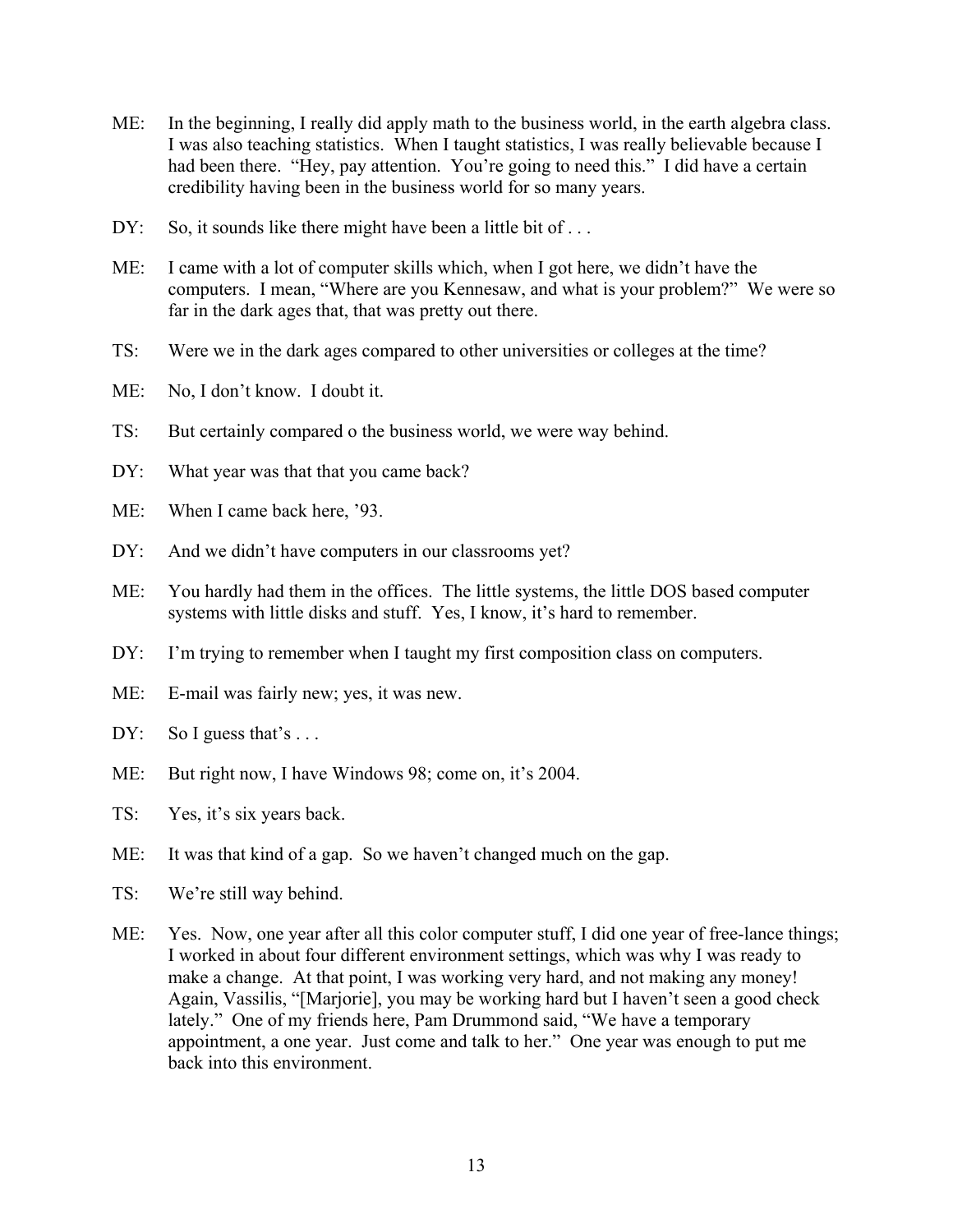- DY: So, Vassilis was feeling productive and happy and at home at Kennesaw? Was that one of the things that drove you to teaching here or why you would even consider coming and teaching?
- ME: I don't think his being here had any impact on me coming here.
- DY: But the experience he was having? Or was it?
- ME: Oh, he was very happy here. Vassilis was happy anywhere. He helped build the environment that he lived in. He was satisfied here. [True,] it would be nice not to drive halfway across the world; that was a big advantage of coming to Kennesaw. But I didn't know that much about the math department, and his environment wasn't anything near mine in terms of who the people were, the players. It was in the day when George Beggs was his boss. Kind of a small town college at that point.
- DY: He was our boss at that time too.
- TS: As far as being dean, that's true.
- ME: No, he was not a dean yet. Well, he might have been when I came.
- TS: Right, when you came.
- ME: When Vassilis was here, he was division chair or something.
- TS: Right, that's exactly correct. Yes, I remember the first time I saw Vassilis when he came here to apply for the job, I guess.
- ME: I was the wife of the faculty member, so I knew some of the people here. I was kind of familiar with that role. It wasn't really my role! [laughter]
- TS: You were making the money in the family, and he was teaching at Kennesaw.
- ME: Definitely, that's true. I remember my boss one time asked me. I went in and was going to talk to him about a raise and—I still love this guy, his name is Jack too, Jack Solomon, he was a good teacher to me—but he's sitting there and he says, "Well, now how will he feel if you make more money than your husband?" I started to laugh. I said, "I'm already making more money than my husband!" [laughter] I said, "He will laugh all the way to bank." Which is his statement: "Go get it, go, go!"
- TS: Need to support him in the style to which he was accustomed.
- ME: That's it.
- TS: Let's talk a little bit about Vassilis and his career at Kennesaw. What made Vassilis such a good teacher, do you think? He won the Distinguished Teaching Award in 1995.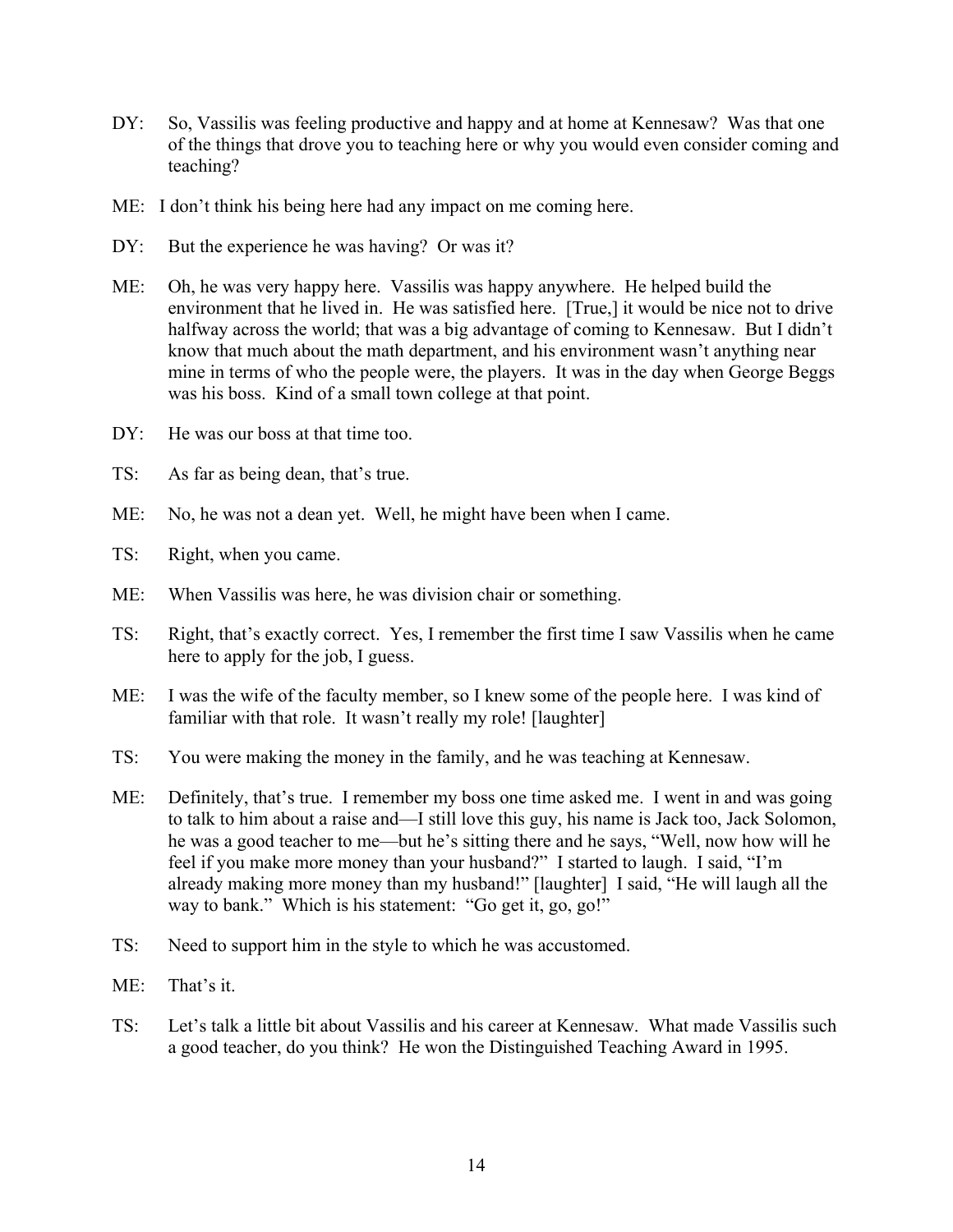- ME: I'll answer that with a story because in your Quality Circle, for the tape's purposes, the Quality Circle was a men's group that met in a bar once a week. [They] drank beer and solved the world's problems, but—you were a part of that.
- TS: No, never was.
- ME: You never went to that?
- TS: No.
- ME: Okay. Well, after he passed away, they had a Quality Circle memorial meeting with beer. A lot of people were invited that didn't usually go to [the meetings]. This was at Grady's Restaurant.
- TS: Yes. Gird Romer was involved in that one.
- ME: I forget who all was there.
- DY: It was the one that used to be at Little Red Heads.
- ME: I met a student of his who came to me. He actually works in the administration—I actually know him pretty well now, but I didn't know him at all at that point. He started to tell me about my husband and how much he'd meant to him. It was real touching, and I was glad that he was sharing that. I asked him, "What class did you take with Vassilis?" He didn't know. He had no idea what the class was. The way [Vassilis] became a Distinguished Teacher was not about what he was teaching, but how he cared for his students. It was the relationships that he built with people. I mean, the kid couldn't even remember what class he was studying, but he knew that he had made a change in his life. That kind of is representative of what he did, and how he worked with people. The students were always in his office; he was always listening and willing to help them, whatever it was. A lot of it was personal. I still remember this one lady's bank statement came to our house with our address on it, and I'm asking, "What is that about?" Well, she was in some kind of an unsafe setting. In danger from her husband and all these other things. So, Vassilis went and let her put our address on her bank statement. He would do anything for anybody. I mean, whatever they needed in any kind of a way, he was there to help them. You find out sometimes, after the fact, what all he was involved in. There were projects and things. He was very actively involved in the church. There were people who came to me and said, "But what about this money that he was giving for this student to go to college in Greece?" I said, "What are you talking about?" "Well, how is the student going to finish college now that he died?" I didn't even know. Things that he had done and given to that I had no knowledge of. Some of it I knew, for example, the book man that comes and gives you money for books . . . he never kept any of that money. That always went to somebody who needed it. So it was ways of caring about students that made him good. And his sense of humor, I guess. The second major piece was he would make you laugh every day at something, and his kids kind of got some of that; he'd spend an hour to put together a joke that would last for about a minute! [laughter]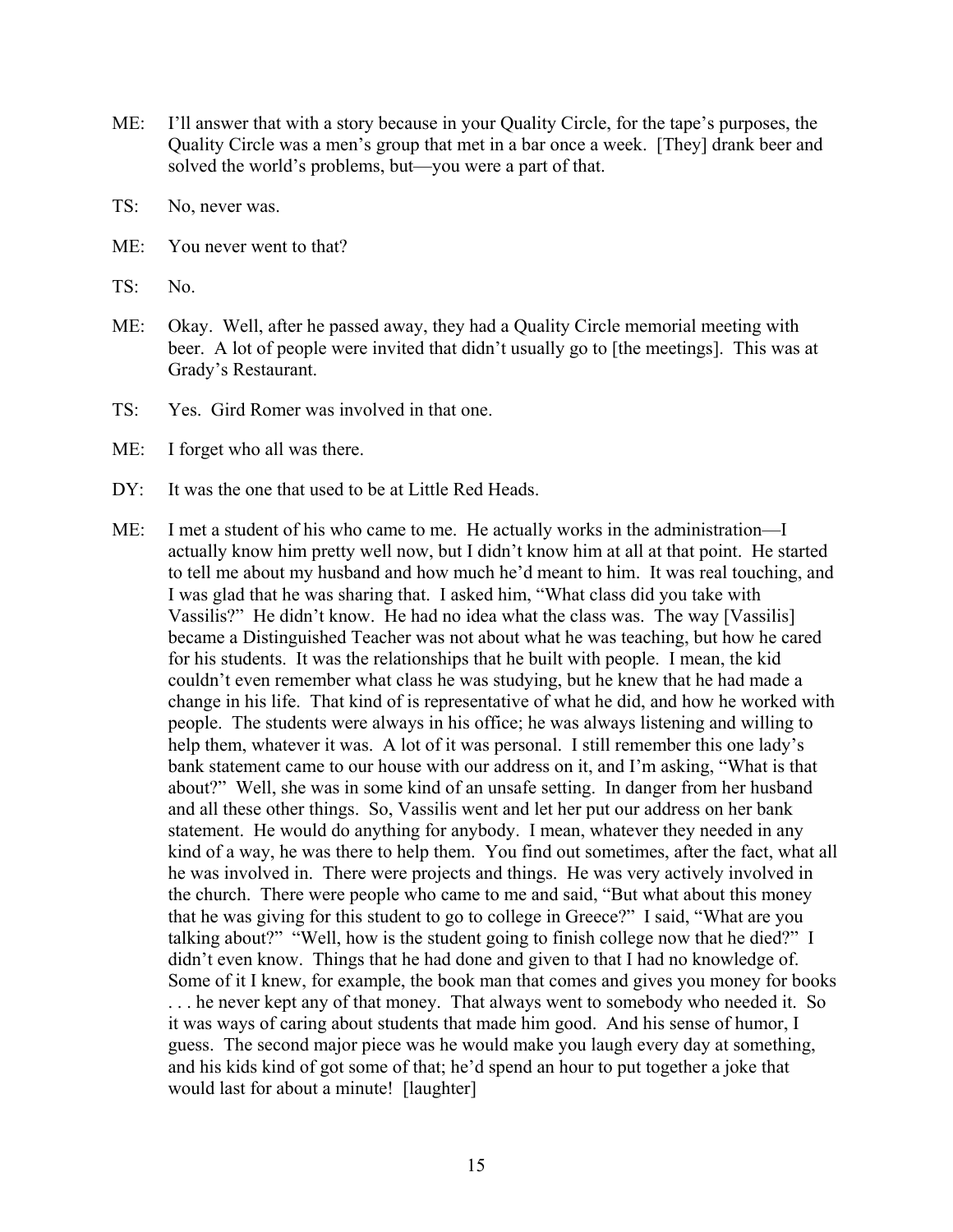- DY: So his subject matter was appropriate then; I mean, as a sociologist, working with groups of people, and understanding how people work. It sounds to me like he worked from the heart.
- ME: Yes, in fact, one of the things that's on the marker on his grave—he had a little saying and it showed up everywhere, boxes I was unpacking, other things—"a good life is inspired by love, and guided by knowledge." He believed that; he had passion for everything.
- DY: It's sort of a wonderful little capsule, a little teaching philosophy, isn't it?
- ME: It's kind of like that "Walk beside me, not in front of me, not behind me." He had a lot of those little things written down in just little pieces of how to walk with somebody, not pull them along or push them along. Except me, he always used to push me! [laughter]
- DY: But beside you too, it sounds like.
- ME: Yes. No, we did a lot of "beside us." We had a lot of good conversations, decisions, and discussions. We did things together in life.
- DY: I always believe that that carries over too into your home, work, relationships with people in general in the fact that he could connect with students where students were. That's what you're saying. There was no, "I'm up here on Mt. Olympus."
- ME: Right. Well, he also did what I alluded to earlier, that my Jack Downes did. He told people, he made them the best that they could be, and he helped a lot of them have a vision of going to graduate school, and things that they might not have assumed they were capable of.
- DY: How do you think he did that? Just as a teacher myself, I'm always looking for ways to do that. That's what we want our students to do, to go beyond where we can take them.
- ME: Right, right, right. He had high expectations for people. But he also, like you said, met them where they were, and helped them see themselves in a way that they could be the best. He used to talk about being a sculptor. He had lots of parables and stories, but even for me, as I said earlier, I didn't come with high self-confidence or high concept and he would say, "You're good material, you just need a good sculptor to help carve out the parts that don't need to be there." But he saw students like that; "You're good material, you're going to be something. You need some work but you're going to get there."
- DY: True of all of us, no matter where we are.
- TS: Sure. Was he able to keep up his scholarship after he came to Kennesaw? Or was he so busy teaching heavy teaching loads that he moved on to other things other than scholarship after he came here?
- ME: Well, in those days, when you came to Kennesaw, you really had a choice; you could be an excellent teacher, and either work in service or in scholarship. He tended to be toward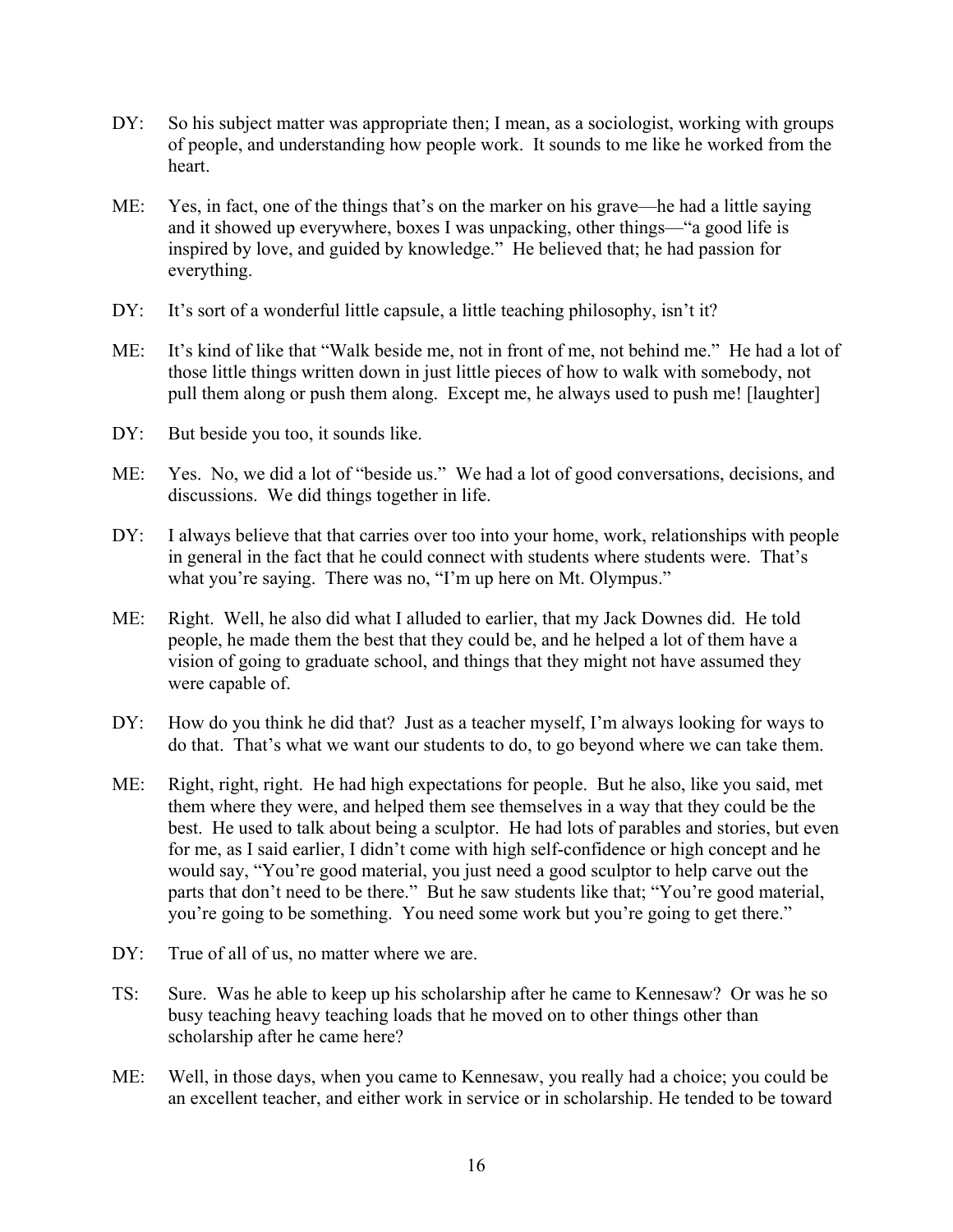the service side. He did a lot. At one point, I think he said he was on thirteen committees. He was trying to get rid of the committees over time. But he chaired the University Tenure and Promotion Committee at one point; he did a lot of work up and down, all the different kinds of levels of things. He wasn't really interested that much in details, but he had help. He figured out how to do them. He was the timekeeper in a lot of those meetings toward the end. He would sit there with a watch: "Next!" [laughter] Even after he retired, he'd sit in some of those meetings because he just enjoyed being the one who kept them on schedule.

- DY: That's a very important role.
- ME: I know. But as far as scholarship, he stayed current on things, but he didn't have a passion to do a lot of research. Now, I do know he did some studies, and helped with his consultants, and did some stuff with the United Way, but it was more along the lines of service scholarship. They asked me to be a consultant on that study. That's how I know he was involved with it, and I did some of his statistics for them.
- TS: What was his dissertation on?
- ME: It was, oh gosh, I can't tell you the purpose of it, but I can tell you the population was dentists and preachers. He was trying to compare occupational roles, expectations, and behaviors and he was kind of taking a sort of, two divergent types of groups where you'd expect different kinds of behavior, and did an analysis. I'm not exactly sure what the variables were beyond those.
- TS: He did a lot of service, I guess, of what we'd call a non-professional variety through his church as well, didn't he?
- ME: Oh huge, huge involvement in the church, and he was a chanter in the church.
- DY: What church was this, the Greek Orthodox?
- ME: This was the Greek Orthodox Church. He helped begin that church in Marietta [Holy Transfiguration Greek Orthodox Church], which has just been finished. It's a fabulous Byzantine building in the middle of a neighborhood [on Trickum Road in east Cobb County]—I don't know if you've seen the church--but he helped mentor and start that group along. They met in a storefront for a couple of years, and he said, "It's exactly where a church should be, between drugs and alcohol." There was a drug store on one side and a bar on the other side. [laughter] He said, "That's where we should be, where the people are." So he helped grow that church. He opened the place; he was at all the baptisms, he was at all the weddings, and he was like the lay minister at that church. He also started a church in Macon, years before, when we lived in Milledgeville. He helped get that thing off the ground, and helped get the priest. Yes, they missed him at the church.
- TS: Were you Greek Orthodox before you got married?
- ME: I'm not now!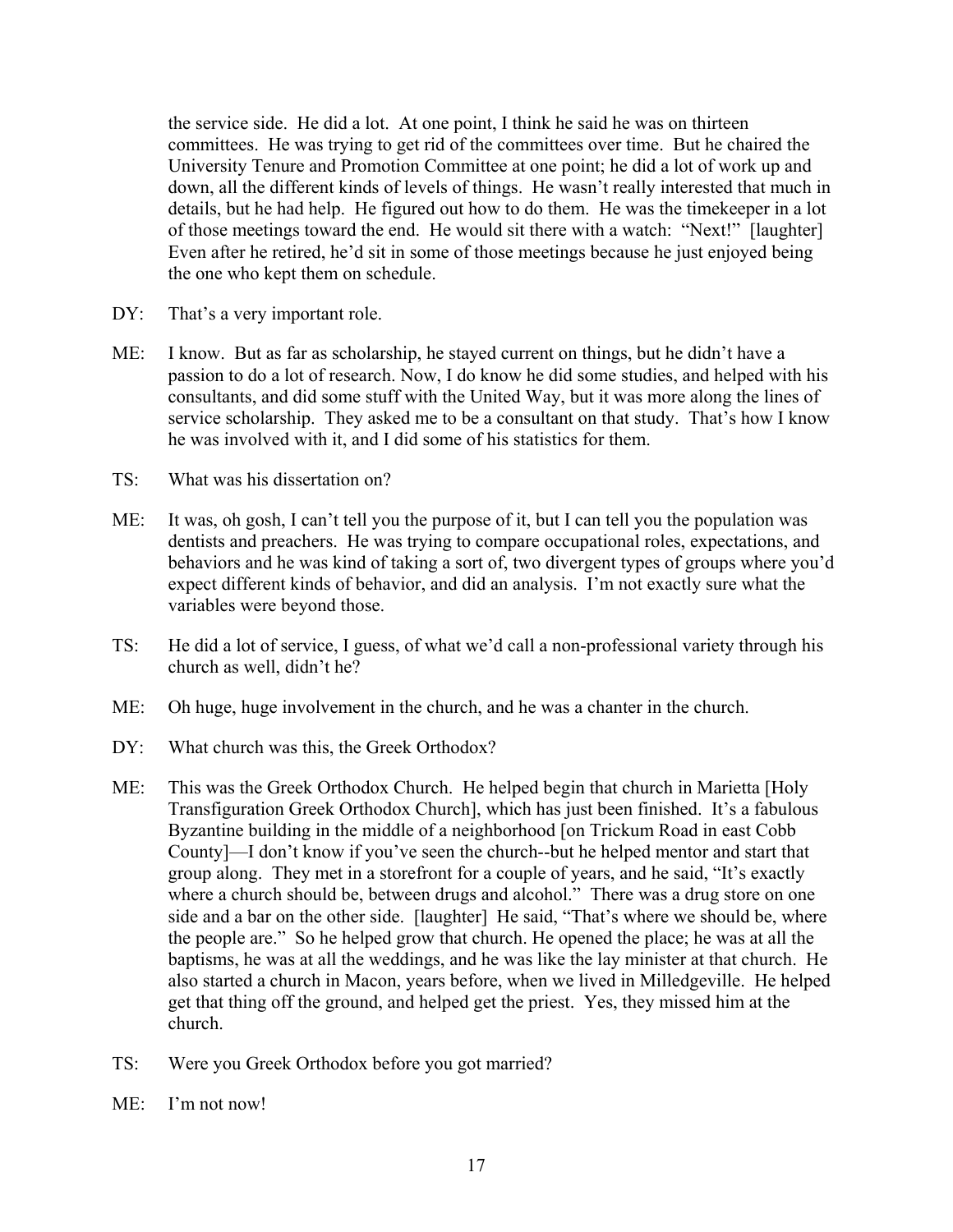- TS: You're not now? I didn't know that.
- ME: No. I went to the Church, all of the festive things. If they had food, I would be there; otherwise, I was not usually there.
- TS: Okay. Let's maybe just talk a little bit more about teaching. You talked about what Vassilis's strong points were; would you view him as a master teacher, and what do we mean by that term master teacher, do you think?
- ME: Let's see, a master teacher would create a love of learning in their students. He did that; I think he created a love of life in his students, as well as a love of learning. Maybe, there's a level above master there. He wanted them to value education, learn as much as he did; he tried to impart that.
- TS: Well, when you came in '93, you came in the College of Education?
- ME: No, I came to the math department. I worked for the math department for a year.
- TS: Okay. So how did you make the transition from the math department to education?
- ME: Well, at the end of the one-year appointment, there was actually a job search in both the math department and the College of Education. I applied for both of them. The College of Education made me an offer. That's how I got there. It's very simple; it's not about anything complicated. [chuckle]
- TS: By the time you got there, it was called the Department of Secondary and Middle School Education?
- ME: Yes, pretty much. I think so.
- TS: Who was the department chair at that time?
- ME: Actually, Linda Webb.
- TS: Linda Webb?
- ME: Yes, Linda Webb hired me. Bob Driscoll had been before and after, I think Linda, so it wasn't long before he was the chair. We've had lots of chairs in my department over time, temporary chairs, most of them.
- DY: When did Bob come down?
- ME: The first year I was here was when we lost our accreditation. The reason I got hired in the College of Education the next year was because they were so short of people; they had lots of searches. [Dean John] Beineke was then gone. Driscoll had been dean before that, and then Deborah Wallace became the interim dean at that moment to help us get through the NCATE business. The PTEU all that stuff was going on right when I got here.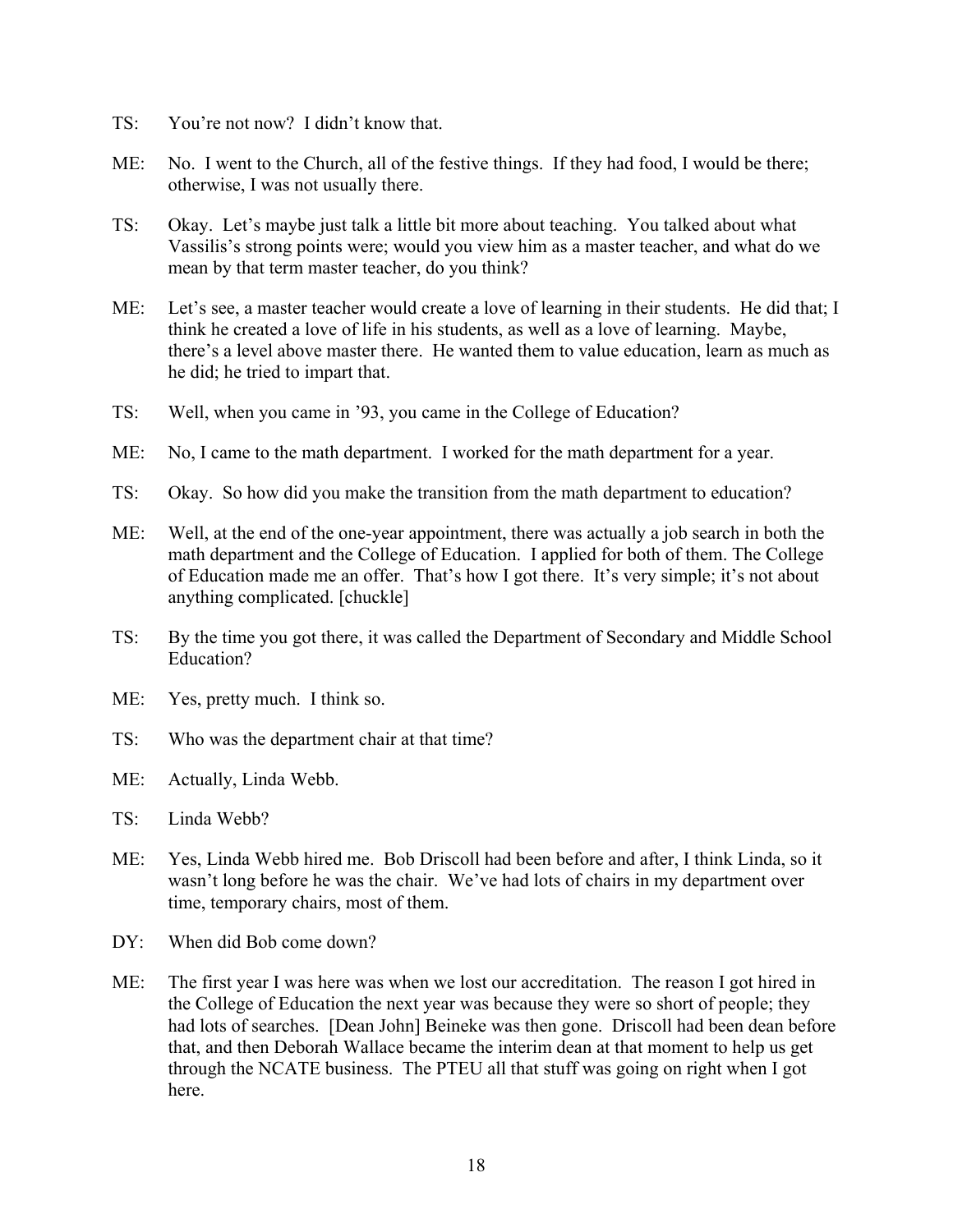- DY: That was a major change in the institution, and certainly in the way that Education and the disciplines interacted.
- ME: It was a major change in formalizing it.
- DY: Yes.
- ME: It really wasn't a major change it what we did.
- DY: Because there had been communication.
- ME: We grew up from small to larger, and that sort of was there underneath. As far as the structural change, it was huge.
- DY: So it was just reflecting what had already been going on in kind of an informal way to provide a structure for us bursting at the seams.
- ME: It actually is a structure that is being touted now across the state and nation as a structure that works. I firmly believe in working on making that structure work, that PTEU business, which is the shared governance, really, for people who are responsible for teacher education.
- DY: It's quite a good model really. We looked at that in restructuring the English department because we got so large.
- ME: You are too big.
- DY: Yes, so that was a wonderful model.
- ME: Your whole college is too large; that's a separate subject but you all need to ...
- TS: We are very large with the number of faculty and all.
- DY: I know it. And it keeps getting large.
- TS: PTEU stands for what?
- ME: Professional Teacher Education Unit.
- TS: This is a formal structure we established when we were going through that probationary period for NCATE. But you're saying that we really already had it informally. We were just creating the committees and putting it down on paper.
- $ME:$  I think that's true.
- DY: What are the units Mari? Would it be too much to just give a quick run down on that, just sort of a sketch of the composition?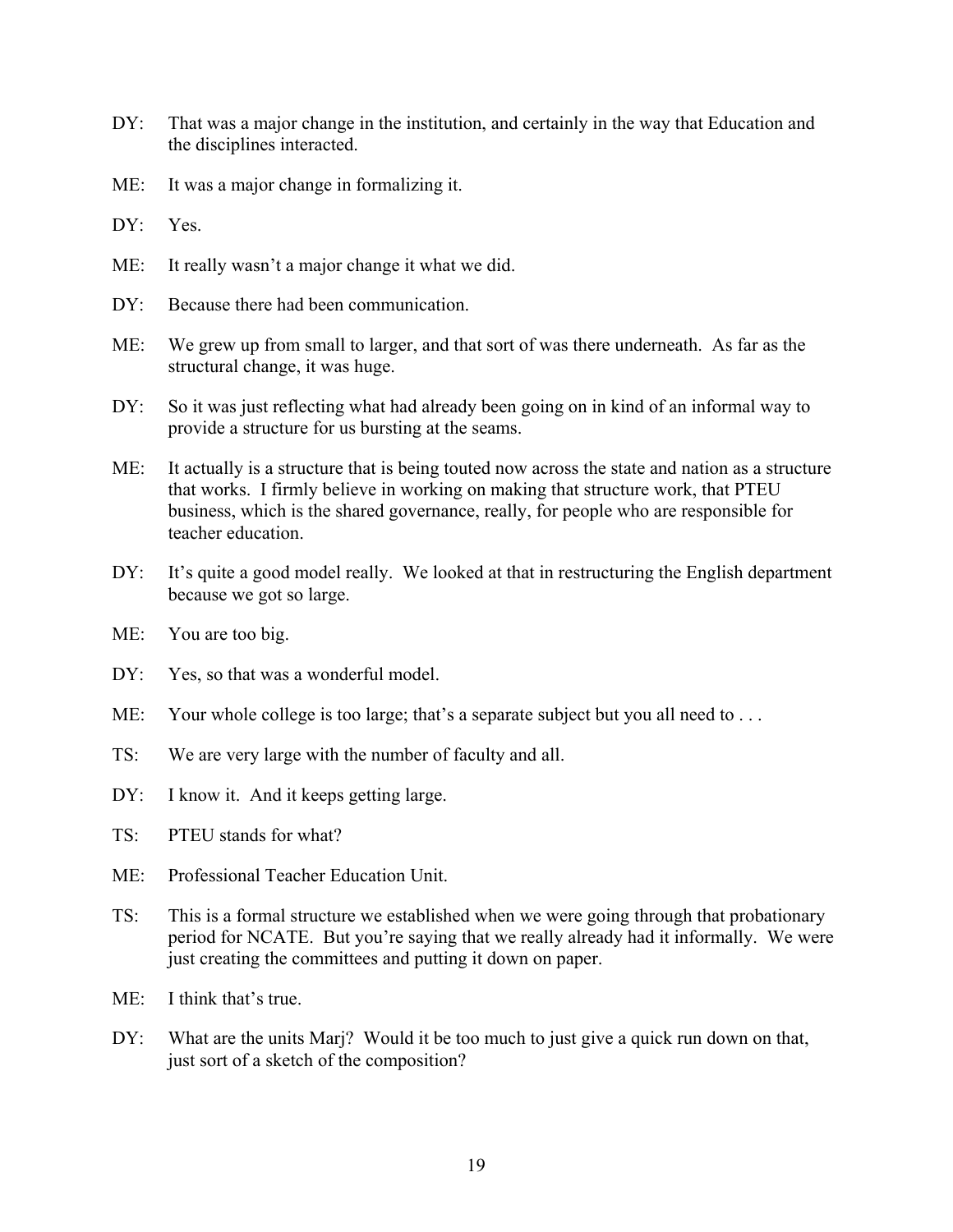- ME: I'll give you some examples. The major groups that are housed in the College of Education are Elementary, and my department is Secondary and Middle Grades by name, but it's primarily middle grade certification with accompanying associated masters programs. In our college, we also have Ed Leadership, which is only graduate, and Special Education, which supports the undergraduate, but is primarily graduate programs. All the other teacher education programs are housed in the disciplines: Math Ed is in the math department, Science Ed is in biology—well, obviously biology and chemistry; Social Science is very complex because under social science, you've got history, political science, and the geography/anthropology group. You've got English Ed. That distributed effort makes life so hard when you're trying to do something, but it makes it so wonderful because everybody buys in. They've been at the table from the beginning. The P-12 programs, which means preschool through twelfth grade, are made up of the foreign languages, which would be French and Spanish, music, art, and physical education, and all those are housed in their own individual colleges. The nation is trying to do something similar to what we have at Kennesaw. Like I said, it's not easy initially to do it. You've got to convince up and down the chain, the high level, the medium level, the deans; everybody's got to have a buy-in. But it works really, really well.
- DY: Do you think it's truly a shared governance model?
- ME: It truly is, yes. It works better in some areas than others, and we've made huge strides my department is totally intertwined and integrated, and it needs to have this buy-in. Our masters program is truly inter-disciplinary. Half of the courses in the English cohort are offered out of your department; half of them are offered—well, not half because you've probably got three-fourths in history, one in geography, one in political science—but those students, they come to me for five education classes. They go over to the disciplines for six classes, and have an elective. We've got to talk to each other; we've got [to] know what we're doing. The accrediting agencies have forced down upon us this requirement to have certain courses, which fill parts of the puzzle. It's real different than just owning a literature course; in the class that you teach for this program, you have to agree to do these things. The accrediting agency didn't tell you what to do, but they said, "Here's the standard. Here's the performance objective; here's what has to happen." Then, the faculty sits down, and builds the ideas together as a group. It's powerful. It's real different than faculty owning a course. As we get new faculty on board, it's important for them to understand how they fit into that big picture. I've got one new person that's coming, and she thinks she can just go pick the books. No, it's a committee who owns that course, not one individual. I may preach to the choir a little bit; maybe, English could learn for their basic English course a little more about that kind of shared responsibility. You go in to the bookstore and every section's got a different book. How do you know what to pick? I think that teaching becomes less personalized in some respects, but more functional in others. You have that shared concept of what this course is supposed to do in the bigger picture. We're building teachers. The teacher has to know how to do geography, but they also have to know how to teach it. What part do you play in the big picture? When you teach those Adolescent Ed folks about the local history, when you do your field trips, how do those assignments that you do fit into this big drawing over here? How do things that they do in your course impact their teaching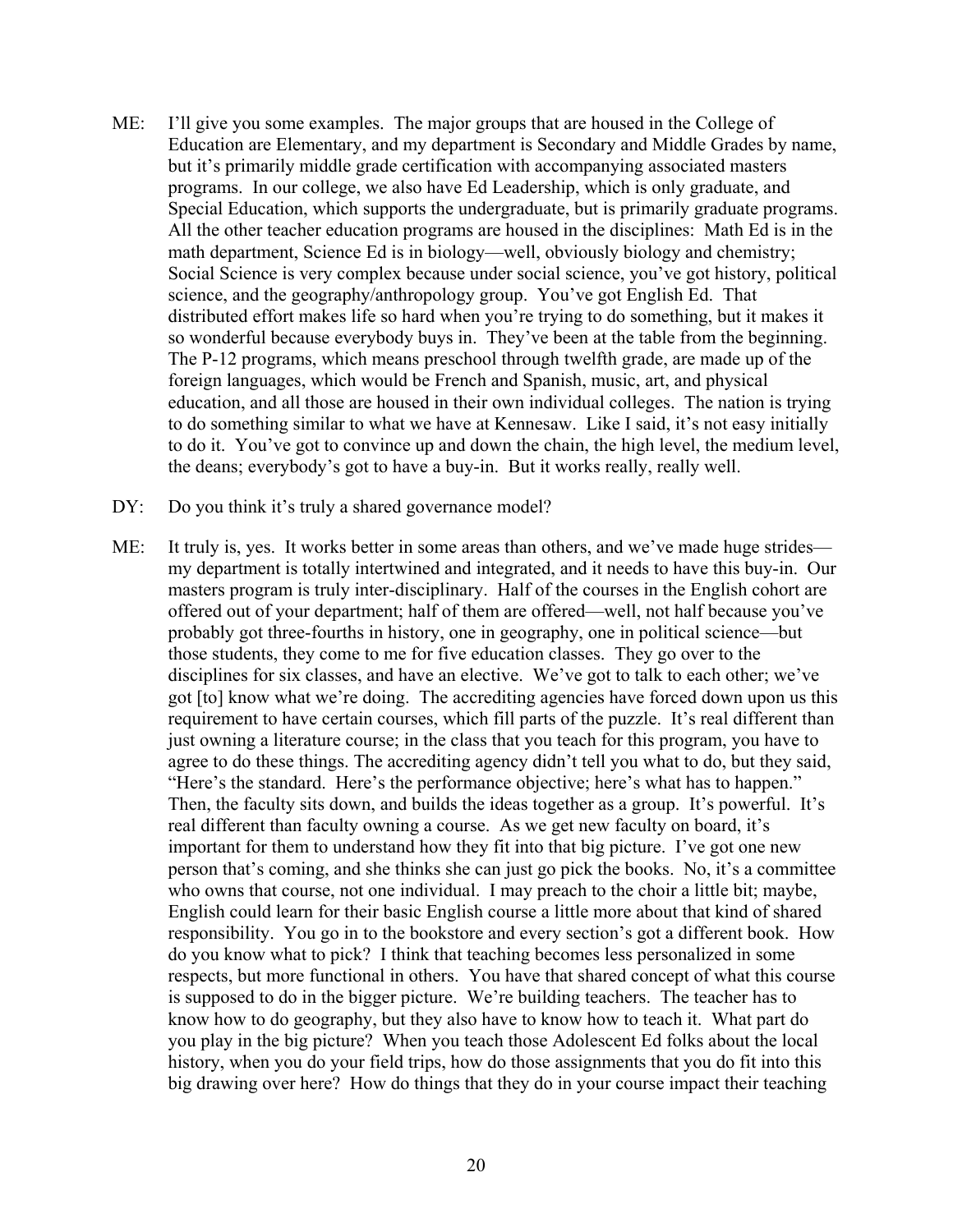in the public schools? How do they write about it in their portfolio? It's complicated, but when it's done, man it's just way wonderful.

- DY: I teach a lot of English Ed students, and so I'm often addressing that. So when you teach, and Tom and I do the shared Georgia Writers/Georgia History and say, "Now you can carry this into your schools as a social studies unit." Is that something that you find in common or do you find that commonly the professors in the disciplines are working to help guide your education students?
- ME: In some arenas it's more developed than in others. I wouldn't say that across the board it's equal. English is a big leader. Math is also. History has been slower to come to the table for multiple reasons. One is they've got very big complexities. They've got three departments to pull together for one purpose, but sometimes it's the amount of folks that are available to come to the table to help facilitate the process. There are various reasons. English has been a leader in bringing the conversations together. I think we're all trying to get there. It's just that do we do it in our own way, and at our own speed. Science is at a big disadvantage now; they've lost their Science Ed folks this coming up year. Both of them are not going to be here next year. Those are huge problems when you're trying to do collective thinking. We have accreditation agencies, and all those other things now. But anyway, I got a little bit carried away.
- TS: So which year did you become department chair? How many years ago, three, four, five years ago?
- ME: It's terrible, I mean, I don't even know the answer to that question! Probably four or five years ago.
- TS: So you really weren't here that long I guess when you became chair.
- ME: No. Jane McHaney was the dean, and I got a phone call. They had decided—Bob Driscoll had just come back from the PSC. He came back to be the department chair of our department after a leave of absence to be on the Professional Standards Commission, and I think he moved in that office and he was there two weeks. It was when we moved into Kennesaw Hall.
- TS: That was '99.
- ME: Was it '99?
- TS: Yes.
- DY: Five years ago?
- ME: Are you sure?
- TS: Yes.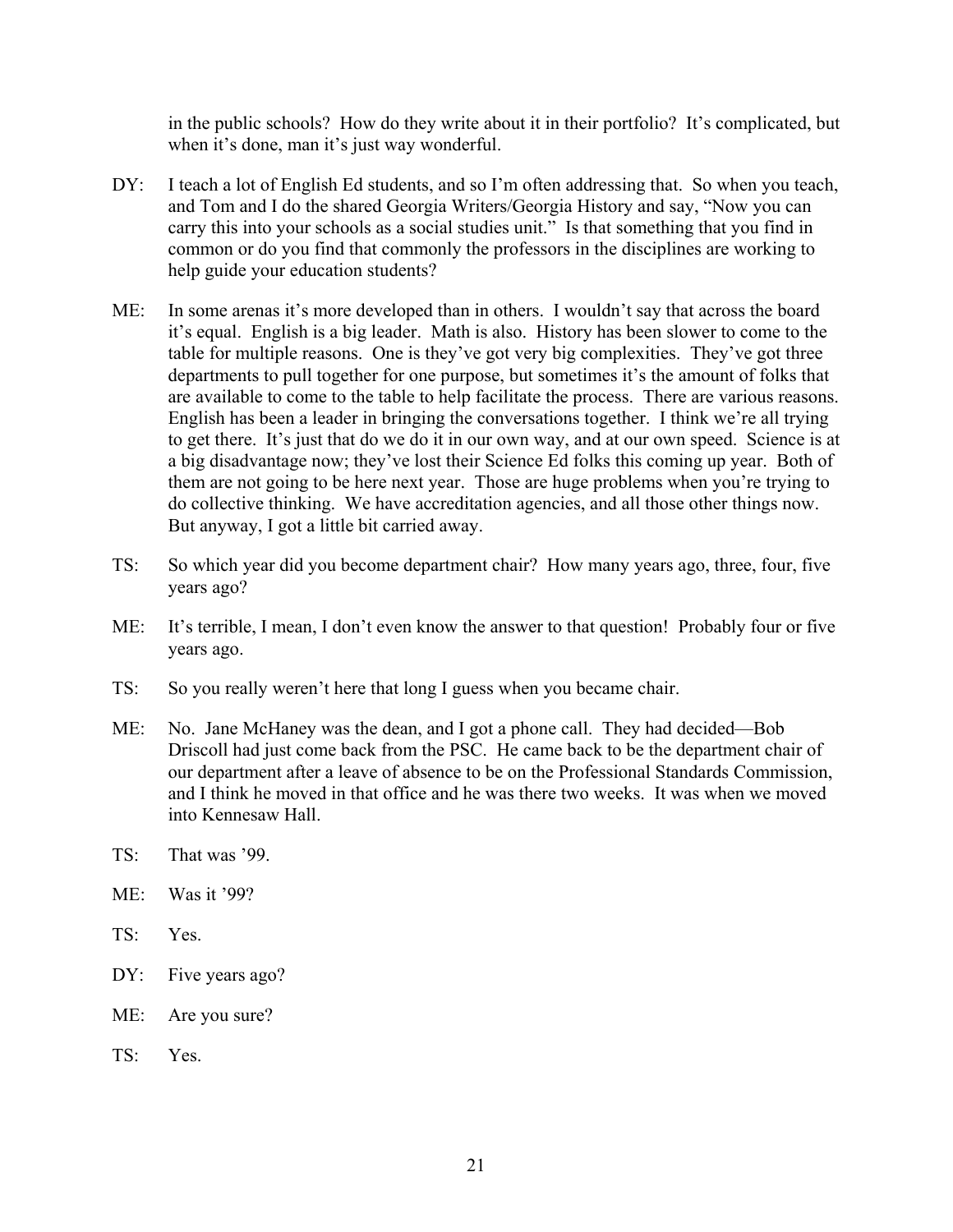- ME: So anyway Jane called me up, and she said, "Would you be the department chair?" I said, "You mean that I am going to be able to do less teaching and more meetings? Can I think about that?" [laughter]
- DY: You mean Jane's only been gone five years?
- ME: McHaney? Yes. She got us through the last NCATE. She was here for the last NCATE thing. That's how I know.
- DY: She and I were on so many committees together.
- ME: So yes, being department chair was a hard choice because I gave up what I loved, and that was teaching.
- DY: So you do love the classroom?
- ME: Oh yes. And I miss it. This is a funny story. This past spring, everything that could happen to my department happened. I mean, one of my faculty's parents were in an automobile accident, and her dad ended up being in the hospital dying. Anyway, it was a horrible semester. But a bright spot, and I hope I don't regret saying this on a taped setting, Lynn Stallings, who was teaching a math course that I love, and I love Lynn, ended up with an emergency appendectomy. So I got to teach her class for a week and a half. She sent me these notes, "Here's what we're doing," but I had a blast. I cannot lie. She was real grateful that somebody could step in and do it. I'm rusty on that stuff. It took me forever to be prepared to teach her class, but I do like the teaching. I do perceive my role as a chair is as a teacher, in a lot of ways.
- DY: Well, I was going to ask you about that; how do you see that carrying over into the administration? How is an administrator like a teacher?
- ME: A good administrator should be able to listen and help facilitate stuff, which is what I think a good teacher can help do.
- DY: Right, as opposed to your old model.
- ME: Which is telling everybody what to do. The command and control model is gone both in management and in teaching. [laughter]
- DY: Well, in some places it is.
- ME: Well, a department chair's role to me is to help facilitate the job of the teachers, which is to teach students. It's a different place, but my job is to get resources and to protect my faculty from all the stuff when possible. That's how I see my job. Also to find the places that people want to grow to be for their interests and their strengths. So we're about ready to hire some new folks, and it's driving my search committee crazy; "Well, what do you want this person to do?" "Well, it depends on what you all want to do, and where you want to be." It's hard to write a job description because it's not a steady position, it's not like I'll teach 1101's. It's about teaching where you're going to leave a vacancy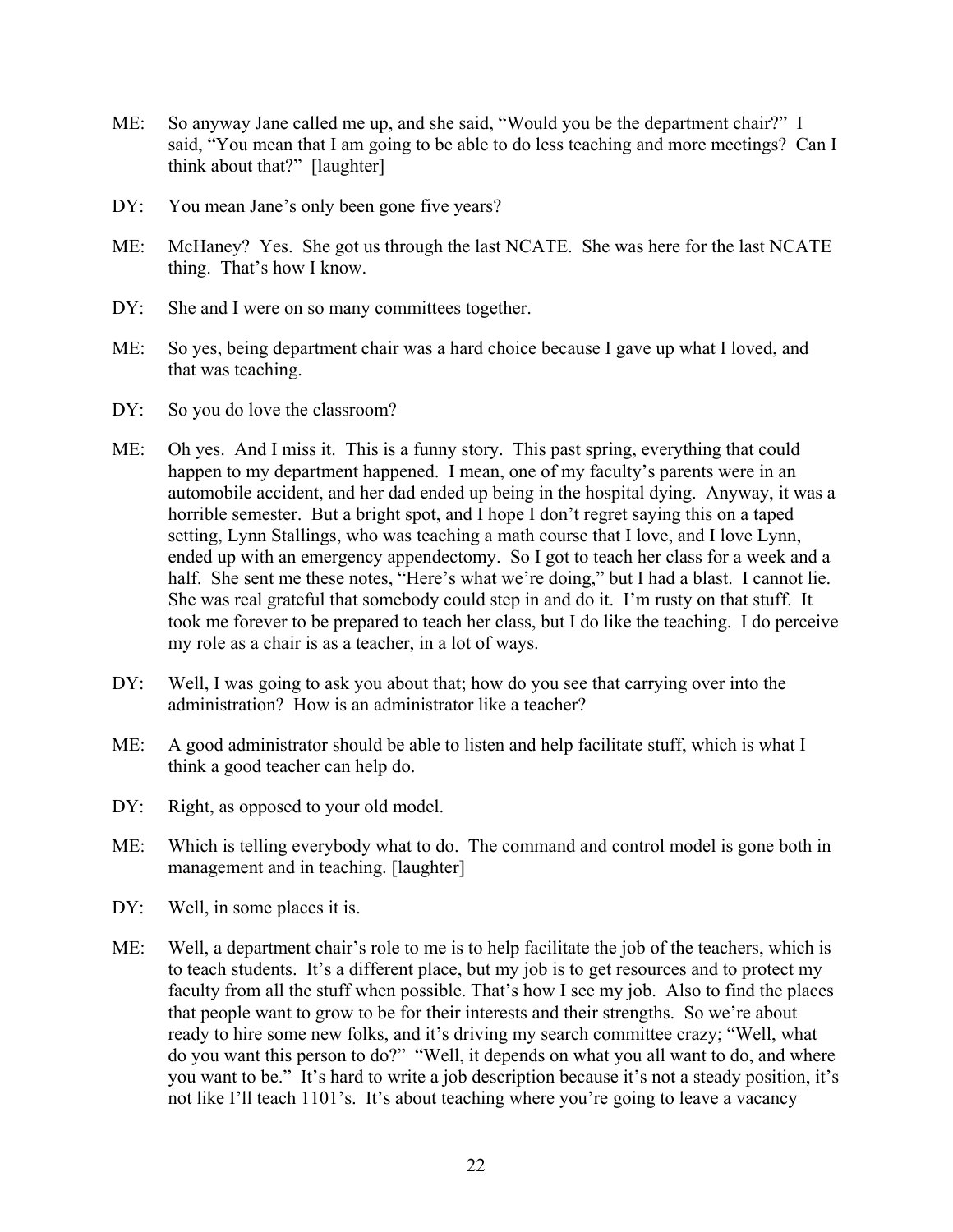when you move to do what you're trying to do. So it's like a big puzzle. It's like a human puzzle where you try to grow [people] to be the best they can be. Anyway, it's facilitating the process of helping [people] do the work in the department, but it's in a way that respects the individual, which is the same thing that you do as a teacher.

- DY: In a classroom with a student, right.
- ME: You figure out where they are, and where they want or need to be, and help move them to that next level.
- DY: And figure out what you can do.
- ME: Same thing for the faculty, hopefully. We do it together, and sometimes that's challenging. It's arm wrestling, but it's better if we're all there at the table.
- TS: You're in a unique position in that you had ties to Kennesaw before you came here; you've been a teacher, and you've been an administrator, now, for five years. How would you describe the intellectual climate at Kennesaw today, and do you think it has changed over the years?
- ME: Oh, Kennesaw has changed by the minute; Kennesaw doesn't stand still. When we came here, it was just a few buildings. When Vassilis interviewed here, it was just past, not long after it was a junior college. Yes, we've changed greatly, in terms of how many people are here and the external environment. I hope we haven't changed how we value teaching. I think we're at risk of changing that to the expense of how we value some other things. One of the things that Kennesaw has always wanted was to do more with less. I think we have. We're at a point where we're risking losing people because you can do more with less only to some extent, and then people get tired. The new people that come in are going, "What, are you kidding?" The teaching load is too much, the scholarship expectations are too high, and the service work doesn't go away. This is a real challenge to chairs; how do you manage all that? I think that [Associate Vice President for Academic Affairs] Ralph Rascati has a particularly good idea about looking at the work of the department and not the individuals so that not everybody has to do everything. Instead, they share things. I think the perception sometimes at Kennesaw is that the faculty isn't working very hard, and there seems to be a big gap between the people who are far away from the faculty.
- TS: Whose perception is that? Oh, the perception is on the part of the higher administration.
- ME: Sometimes the higher administration. They look at you like, "What are you doing?" They don't understand how hard it is to just do the normal stuff; they want to do more and more and more, but they don't want to take anything off the plate. I think it's important to help the faculty figure out what's on the plate and what you can say no to. It was hard for me to say no. I said yes to everything, and then I couldn't get everything done; as you grow in the process of being a faculty or being a university, you have to decide where your priorities are. When you're little, you can be everything to everybody because there's not that many everythings and everybodys. But when you grow up, everybody can't do all the stuff; you have to make choices. I think right now we're in the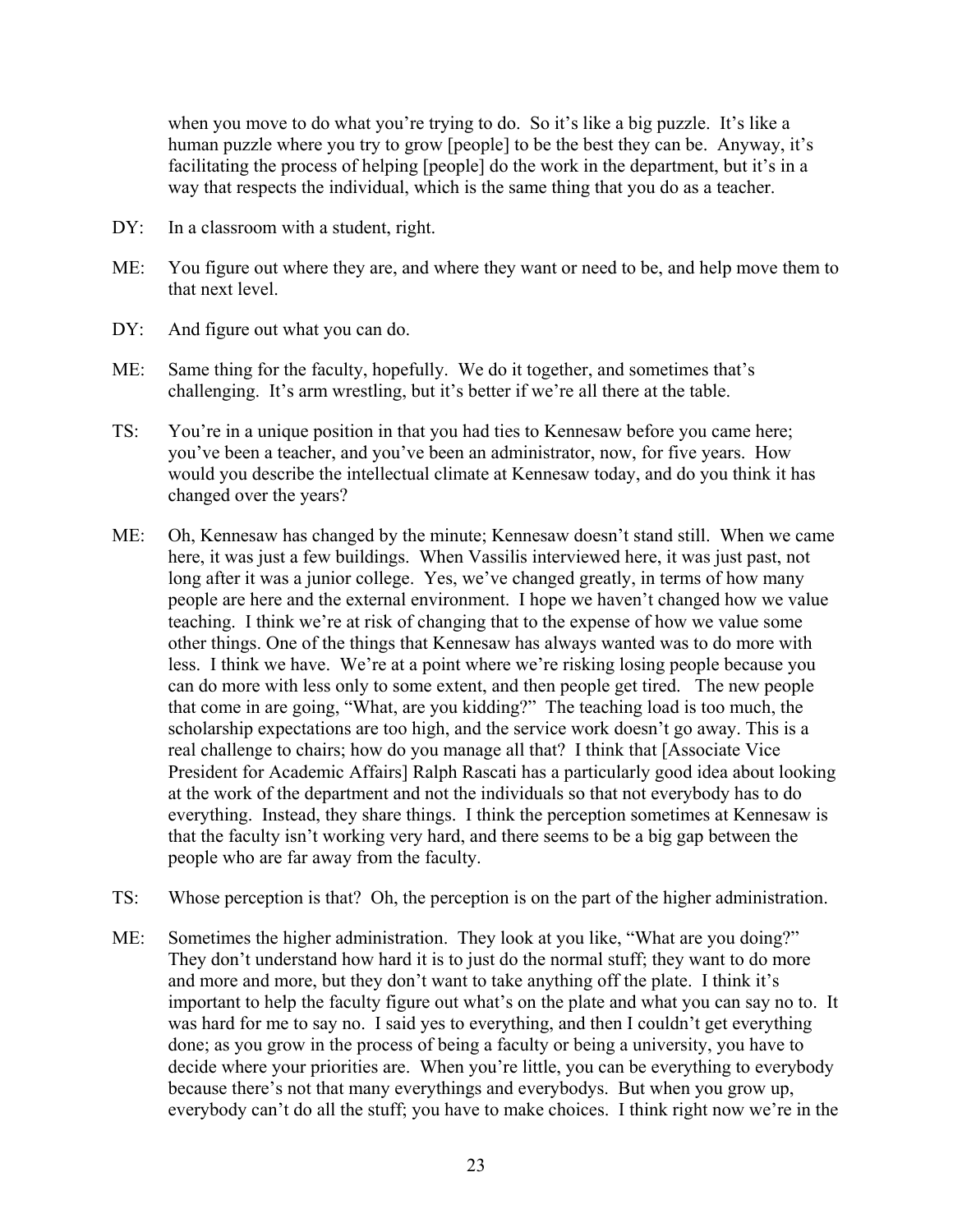process of struggling with where the choices are. It's one thing to have a lot of new students, but do you want them to be freshmen instead of graduate students? Do you want them to be graduate students instead of this? Do you want [to be] a little bit selective? [Looking at Dr. Yow]: You've lost some people in your department because they have a high research expectation . . .

- TS: You're referring to English.
- ME: Yes, I think there is some pressure to do stuff around here that wasn't felt before, particularly in the scholarship and research arena. Without the realization that you have to re-allocate the work, you can't expect to add that on to people's plates who are already full. I perceive that as a problem, but it's part of the growing pains too. It's not like it's a dead end; we're not going to pass that. I think that more people like me have to speak up as the department chair and say, "Look, my faculty are full up; you can't ask them to do one more thing without taking something away." And again, that's kind of the relationship, the role of the chair. I'm not sure I can do anything, but they listen to me.
- DY: We're right now at the five to seven year point where we do strategic planning, and these issues that you are bringing up, Marj, are coming up. Where do we want to go? Do we want to be an institution that's going to offer more graduate programs? And if we do that, then, what are the expectations of our faculty in that sense? Are we going to build a Core, or are we going to have a college of general education. For example, a university college: we're creating tiers, I think, of faculty.
- ME: Well, in some ways, we need to be respectful of our size now; we can't [have] a junior college mentality anymore. We haven't let go of some of those things. If you're going to grow up, you have to be an adult, and do the things adults do; you can't hang on to all that stuff. There's a lot of rethinking about . . .once you figure out where you want to go, then you've got to figure out the structures that support it. I don't think we have them yet. I think we're in the process of thinking it out.
- DY: Do you think we've figured out yet where we want to go?
- ME: I don't know. I don't think we do. [chuckle] I think we're still working on it.
- TS: This is something that's been coming through these interviews, almost the metaphor of being a teenager or a young adult with an identity crisis; that seems to be what you're saying.
- ME: What's new and what's visible is what's valued, and I don't think that's necessarily good for the core teaching of the job at a university. It's sometimes overlooked. Sometimes, the people are too far away from the business of the university. I think the core business is teaching kids, classes, and students. Sometimes we forget that. It takes a lot of energy to keep just doing that. And doing it well. If we want to do it well. I think we want to do it well.
- DY: So you feel like we still have an institutional commitment to teaching.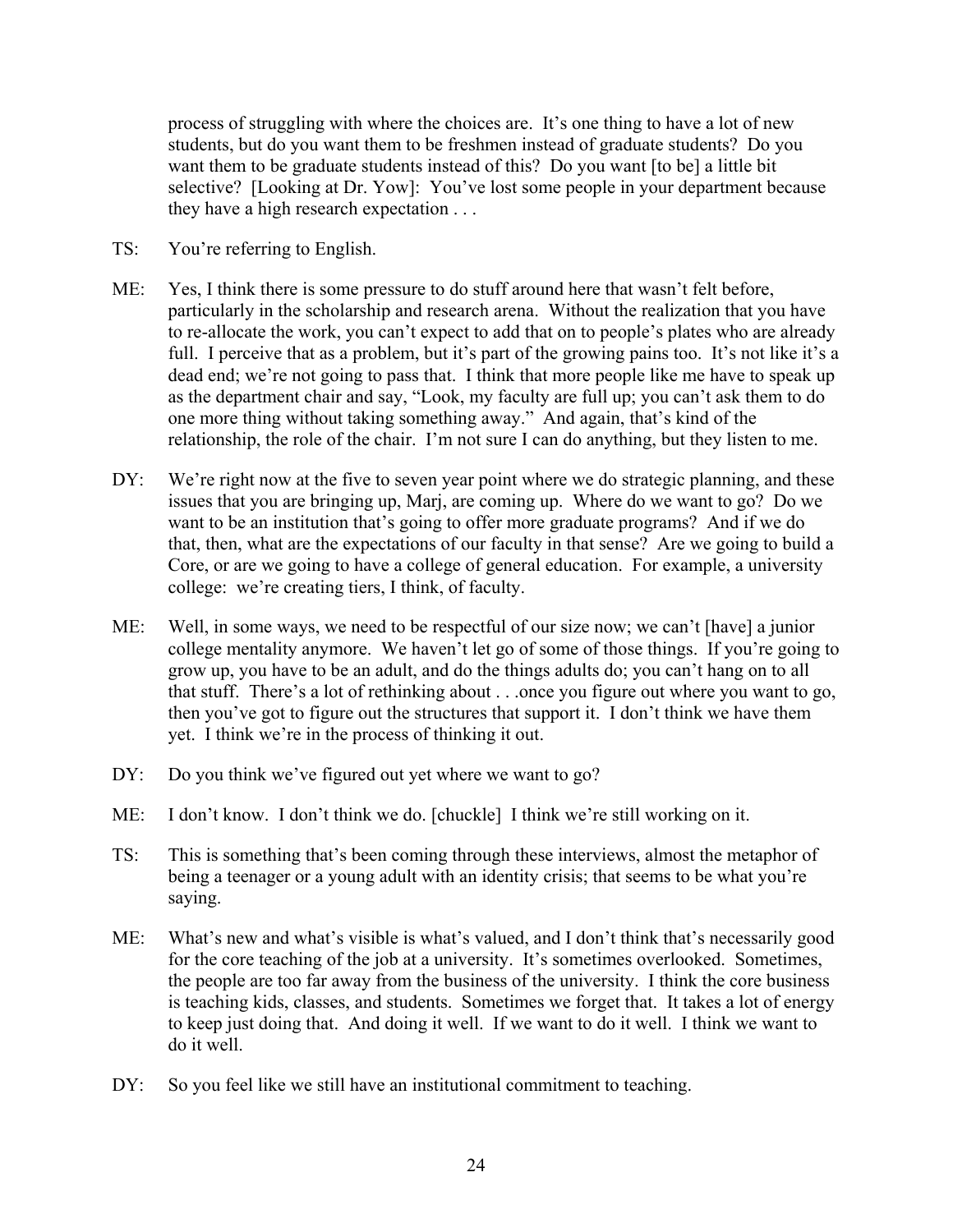- ME: I'm not sure that we're not at risk of losing that; that's what I'm saying. There's so much going on, so fast, that sometimes it doesn't stay in the centrality. Part of it is because you have new deans who are bringing different culture—I mean, part of it is our transmission of culture. That's a larger question. But you need to get to the point of where you figure out what you value. Now our department, our centrality is about teaching. I think in my college, that's the case. That's our business. We're in the business of teaching about teaching.
- DY: There also has to be that decision made about scholarship expectations because what happens in your department then? How does that translate over into the college when people's portfolios come up for evaluation? Standardizing, I guess is what I'm saying. Do we know yet what we want? Do we know what our expectations are, or do they vary from department to department and college to college?
- ME: I think there has to be individualization. It's kind of like the old expression that, "Fair does not necessarily mean equal." I think you have to interpret what your expectations are in the context of what you are, and who you are and what you do. This is a problem when you get the PTEU business mixed in; when I have an English educator who's in an English department, which is the standard? The business of the English educators might be to do educational things as their scholarship. Is that valued? In your college, it's sometimes more valued than in some of the other colleges, where there's expectations for scholarship that have to do with counting numbers of refereed journals. I think we're at risk of losing some good folks because you expect that, but you don't give them a teaching load that can accommodate that. It's balance.
- DY: We're way off subject on that, aren't we?
- TS: No.
- DY: No, we're not at all because this is what I'm seeing happening all along, Tom, as we begin to gather material to write a history of the institution. We're looking at a living, growing organism that every time we sit on this couch something different has happened, or someone has come, or someone has gone, and I think this is very relevant, Marj. I think you have a very good perspective on it, just in terms of where you come from.
- ME: You have to look at what you want to be, and then put the things in place to help you get there. If you want to be a college or university that supports graduate programs, you've got to build in that teaching load, if nothing else. What's happened is that everything is so fast that people don't have time to stop and think about where we're headed; we're just heading there. It's been a huge problem in a science arena, and Ron Matson [Dr. Ronald H. Matson, Chair, Biological & Physical Sciences] and I have talked about this forever. We're offering a graduate cohort in social studies for the first time in our Adolescent Ed program. They can't offer one in science because there aren't enough faculty. If Ron gets a new person, they're teaching the 1101 classes. Okay, so we're not being proactive and planning what's going to happen, and where we want to go. We're just taking 50 more freshmen instead of 20 graduate students. Is that what we want to be doing? That's the question. We're making choices by default because here they are—boom! You build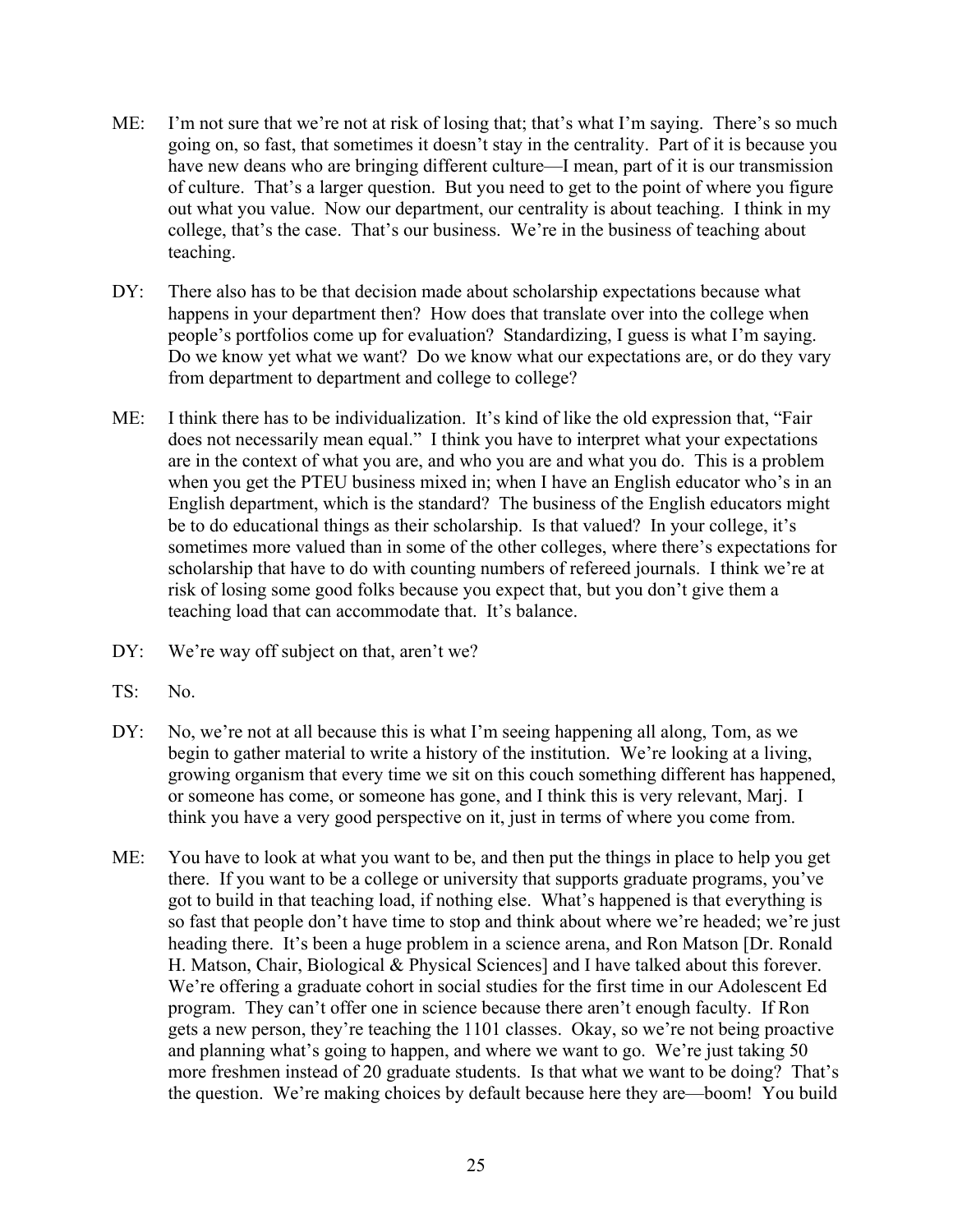a dorm, and you've got another bunch of them! And, you've got to teach them. If you're going to have bodies in here, and there's a certain limited number of those, that's all bureaucratic management. That's nothing new to Kennesaw.

- DY: What do we do to retain then so that they stay with us beyond those first two years?
- ME: Well, we have very high retention rates.
- DY: We do now.
- ME: What I'm talking about may or may not be true, but we keep half of them.
- DY: I think that's up from what it has been in the past. I mean, it was a big issue in the '80s a big issue—they would come here knowing that they would get those Core courses and Gen. Ed courses with very fine instruction, and pop right on off to UGA or something.
- ME: Well, yes, we were a transfer school. We have grown up to be a school of choice.
- TS: In the '80s, we were just beyond the junior college stage. People were still treating us as though we were a junior college.
- DY: That's it, Tom.
- TS: But that has seemed to change; we're getting the transfers to come to us now.
- ME: We actually have a very good reputation, in general, but in our area, in particular. The schools will hire Kennesaw students before others, and sometimes, without asking for referrals, which may or may not be smart! They call me when they have vacancies; they value what we do, and who our graduates are. One of our master's students teaches in the high school. She said the perception of Kennesaw has changed significantly in the last ten years, from being a school of default—"If I can't get into so-and-so, I'll go to Kennesaw"—to being a school of choice. I like that language. She said they are considering Kennesaw up on the top tier. "I'd really like to go to Kennesaw." So, just the local students have a different perception of us. We've grown up a lot, in a lot of good ways.
- TS: Does that say that our image has changed to the place that you want to go to, if you're a student, at the very time when you seem to be suggesting that we might be losing our focus on teaching that we've had in the past?
- ME: I don't think we're losing it; I think we're at risk of losing it, at least where I am.
- TS: So we haven't lost it yet?
- ME: No. I think the teachers believe in it. I think the people that we have working in the trenches, the regular folks, believe strongly in teaching. We care deeply about our teaching, and do that at the exclusion of family picnics or whatever. All I'm saying is that when you get new people, they look at the load compared to where they could be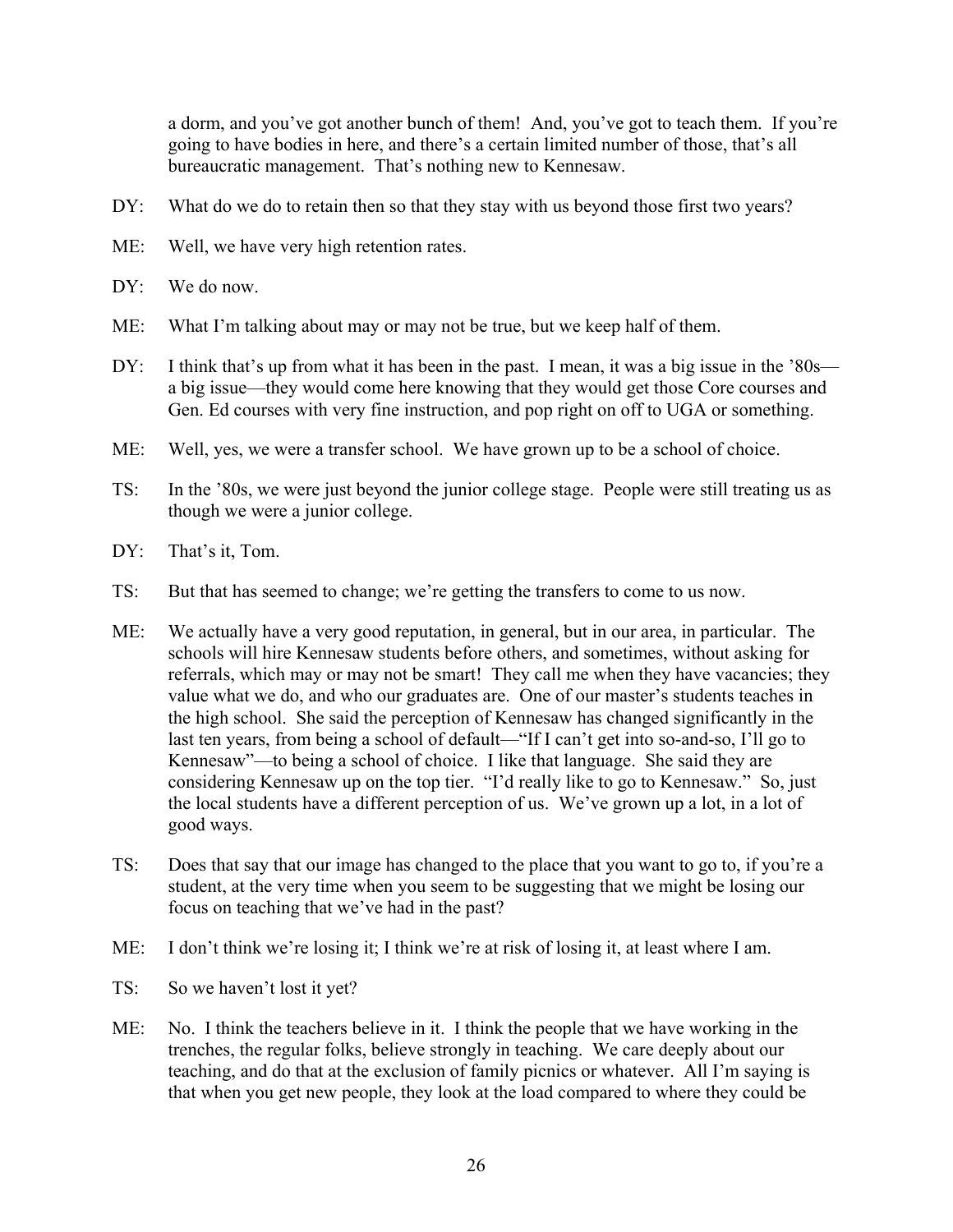elsewhere—I had dinner the other night with a fellow who's a science educator in Boone, North Carolina [Appalachian State University], and I was kind of comparing notes. He's a brand new professor; he's teaching three classes each semester, and that's his full load. He said there's no high expectation, and I'm saying, "Well, we've got four,"—I'm just comparing mentally—and I think we're a little behind the country in terms of faculty load and salary. People come here, and they interview, and they laugh at us. Now we old guys, we just say, "Oh well, I know what I really care about doing." But if you have new scholarship expectations and new faculty, then you have to give them a way to do it. I don't think teachers will do what we used to do, anymore. I think the young people want more of a forty or fifty-hour week; they don't want to work like we worked all of our lives. It's a different work ethic.

- DY: I think they're coming here [also] expecting to be able to continue the scholarship they've been doing in graduate school; they want the time to do it and the recognition.
- TS: As long as we hire them because of the scholarship that they're doing, what else should they expect until they get here?
- DY: I know.
- ME: And we're also a little behind on salaries. I can say that without any question.
- TS: Salaries?
- ME: Salaries.
- TS: The last several years have not been great for salaries in Georgia.
- ME: I'll make the comparison in the world that I'm familiar with. I'll give you a historical example: when I started teaching high school, and my husband started teaching with a master degree at a college, he made twice what I made, and now it's almost reversed. The Ph.D. in a high school, with several years of experience, makes way more than I can offer my new Ph.D. faculty, way more. They tried to hire a science educator. [They] offered about half of what he was making—a high school teacher with lots of years of experience. So in some cases, we're losing opportunities for good people because we haven't kept up. And the other piece, and this really may or may not be on subject, is about the—I think the administration is working on this—but the salary compression issues of the folks who have been here a long time is on the edge of being huge.
- DY: Well, we were supposed to have gotten some information and assurance about that this year, and that did not come through, and I'm speaking because I was on the University Budget Committee this year. That was something that Lynn [Dr. Lendley C. Black, Vice President for Academic Affairs] said that indeed we would have. But, as usual, outside constraints, the fact that we are in the system, haven't had to let anybody go, for example, and other schools have in our university system.
- ME: But the perception is that if we stay even with money, we're ahead. But as John Pratte [Associate Professor of Physics] is quick to point out—if you've got twenty percent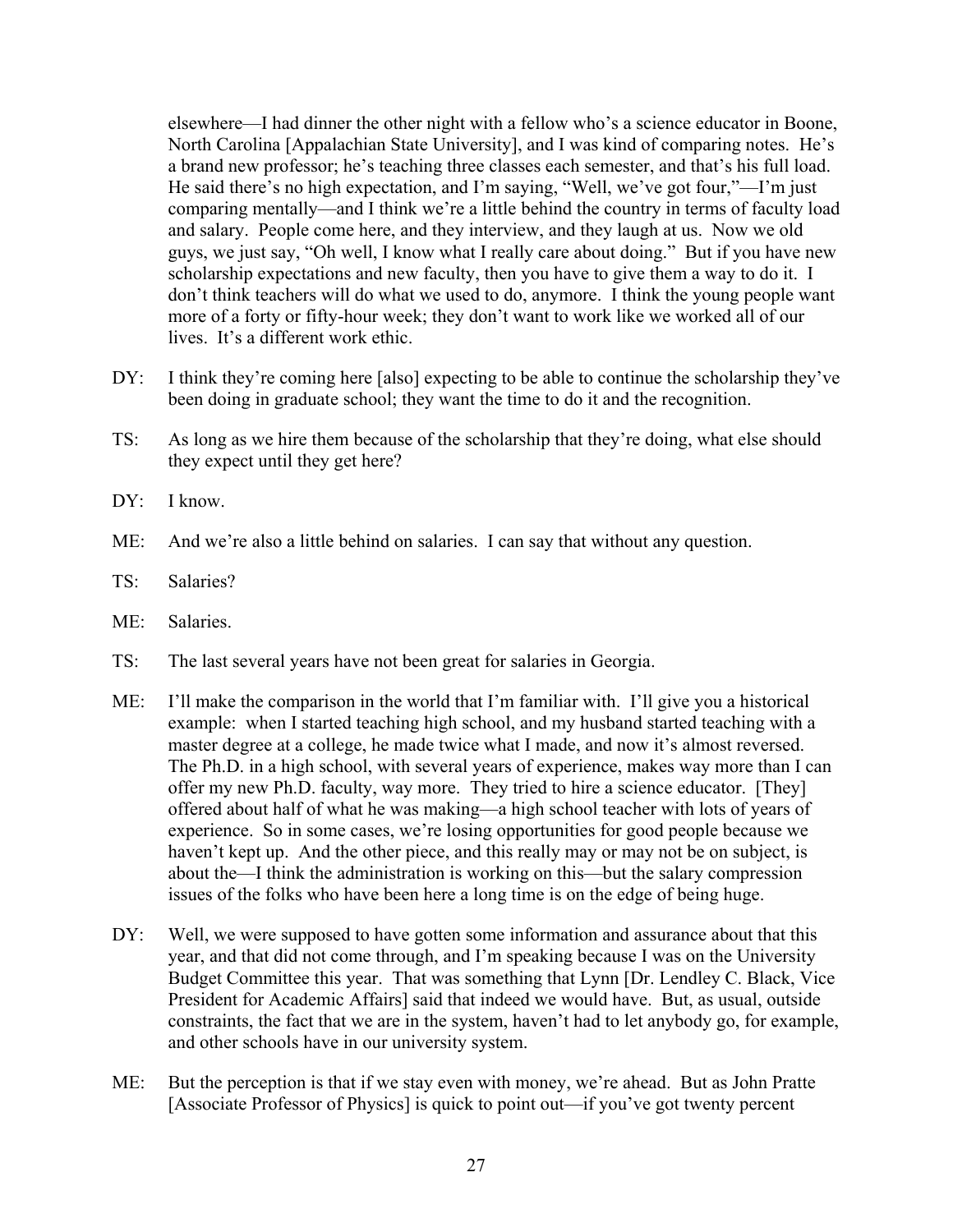growth, and you've got the same amount of money, you're doing twenty percent more with the same amount of money.

- DY: We know that; we keep saying that.
- ME: But we don't. I don't know exactly how to change that. I think that's part of our growing up; we have to deal with those issues.
- TS: When you're raising the [compensation] issue, you're saying that where the problem is really the greatest is the new hires, the young faculty, their salaries are so low?
- ME: No, when I'm raising the compression issue, I'm talking about the faculty that I have that are in place that have been here ten years and are making just a little more than the new ones we're hiring.
- TS: Oh, I thought you were saying the opposite. That the old hands were making too much.
- DY: No, we are not making it; we're hiring people that are making it.
- TS: Making as much, I follow you now.
- ME: It's both. It really is over all. I think you need to look at the work that people do and attracting people to the profession. The work that people do should be valued. I mean, you're worth more than a new Ph.D. coming in because, I mean, my goodness, you know how to do everything. But the new Ph.D., you have to bring him in at a higher level because you can't attract them.
- DY: Market value: you don't get them if you don't.
- ME: That's not anything that Kennesaw is doing; that's the reality of the world.
- TS: That's professional football or any place else.
- ME: But I think it's things that we need to address as we grow. Look at a strategic plan.
- DY: I agree, and it seems to me that the place, the only place, that it's being addressed effectively is in the Senate, and we have to keep raising those issues in the Senate because I think that that's where
- ME: Are you active in the Senate?
- DY: No, I'm not, Marj. I never have been in the Senate.
- ME: Oh, it's your turn!
- DY: Oh! No. [chuckle]
- TS: We've emphasized some really negative things the last few minutes. I just wanted to ask you, what is it that has kept you at KSU all these years?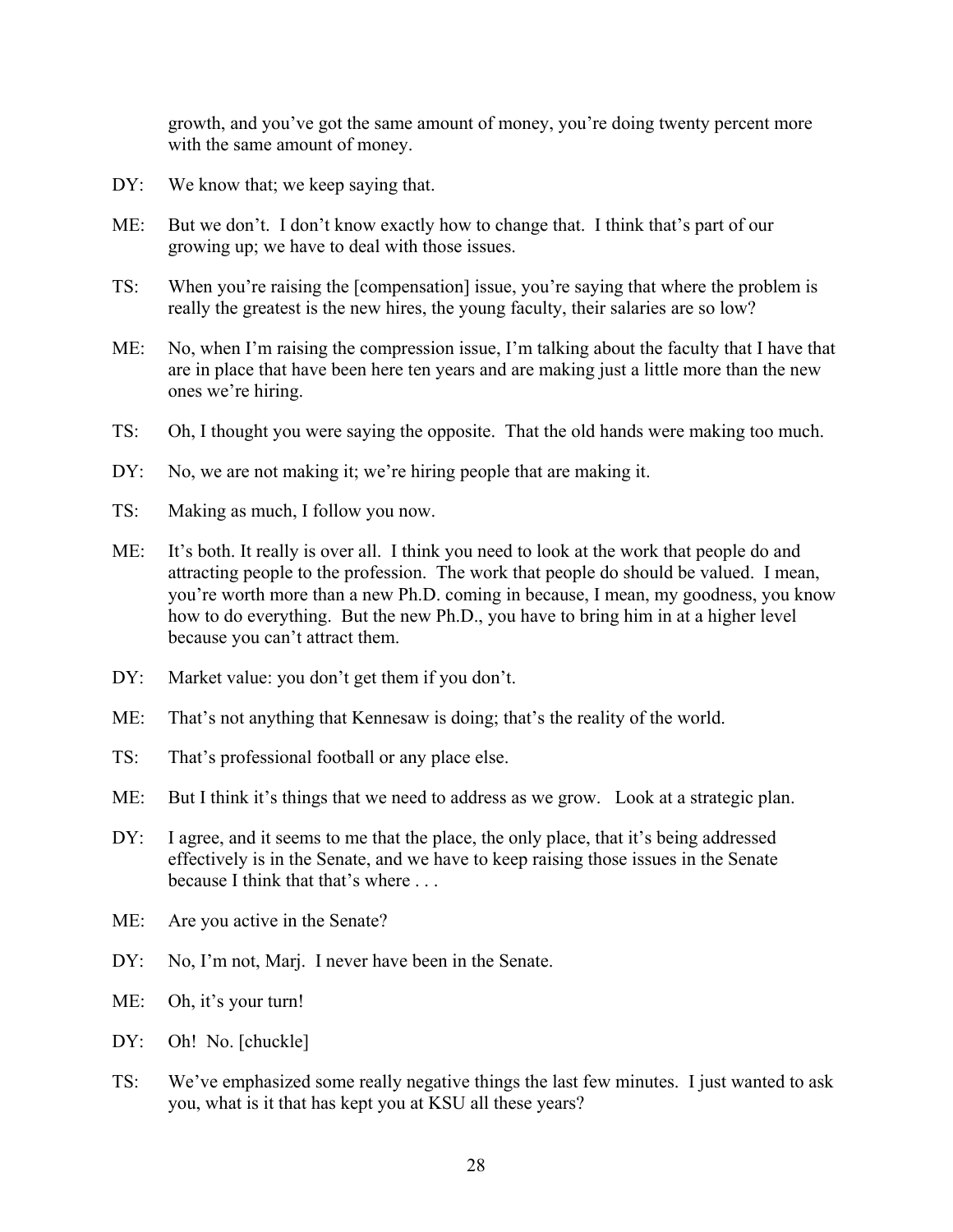- ME: I don't think we've been talking about negative things; I disagree before I answer that question: I think we're talking about growing-pain things, that as long as we're talking about it, it is not negative. We have a community, and an environment where we can talk about these things, and where we just try to get the attention of people who can do something about them. I'm almost on that level but . . . it's about valuing what people do, and keeping good people. That's not negative. Those are just administrative things that you've got to work on doing. Now, what's kept me at Kennesaw is the people. I have a very wonderful department; they support each other; we all care about teaching; and they support me. It's like a family, in the sense of the old Kennesaw days when if something happens, they're all there, and they will help you, and have been, and vice versa. In general, Kennesaw has that spirit of connectedness that we haven't lost; it's hard to pinpoint--with all the change, we struggle to keep that, but we're keeping it. I think that what we do is good, and we know it. We all work hard, play hard, and that's why I'm here; that's why I stay here.
- TS: Good. And that's what kept Vassilis here too, all those years?
- ME: Yes.
- TS: I think maybe your departments—because you're not doing the general education courses—haven't felt the problems with part-time faculty so much, maybe as other colleges; do you have a lot of part-time faculty in the College of Education, in Bagwell College?
- ME: Yes we do, actually. I hire part-time faculty to do a couple of things. One is to supervise student teachers, where there is a huge need for quality, that's the Capstone experience where the students need the most mentoring.
- TS: Right. Are these people who are teaching full-time in a schools?
- ME: No, they can't be because they have to be out in the schools with the students.
- TS: Oh, they've got to be in the schools, don't they?
- ME: Hopefully, they're retired educators who want to work, but not a full job, and we have had some really good experiences. In early-childhood education, even more than I have in terms of hiring quality part-time people, who have a commitment, who are long marchers, who don't want to give up teaching completely; they don't want a full job. That's where it's worked out really well for us. It's hard to keep part-time people in the same vision, the same philosophy, and the same mindset that you're in. It's a challenge to keep that training, either the same people or the same ideas. We also used them in the Introduction to Education classes on weekends and nights, when my fulltime faculty don't particularly care to teach. We never have enough full-time faculty to cover all the things that we're asked to do, and some of it's because of the constant change. You can play catch up, and catch up, and by the time you get everybody lined up, they want three more of these or five more of those. So it's not a huge number. My department is growing to be about thirteen; we've been six and eight for years.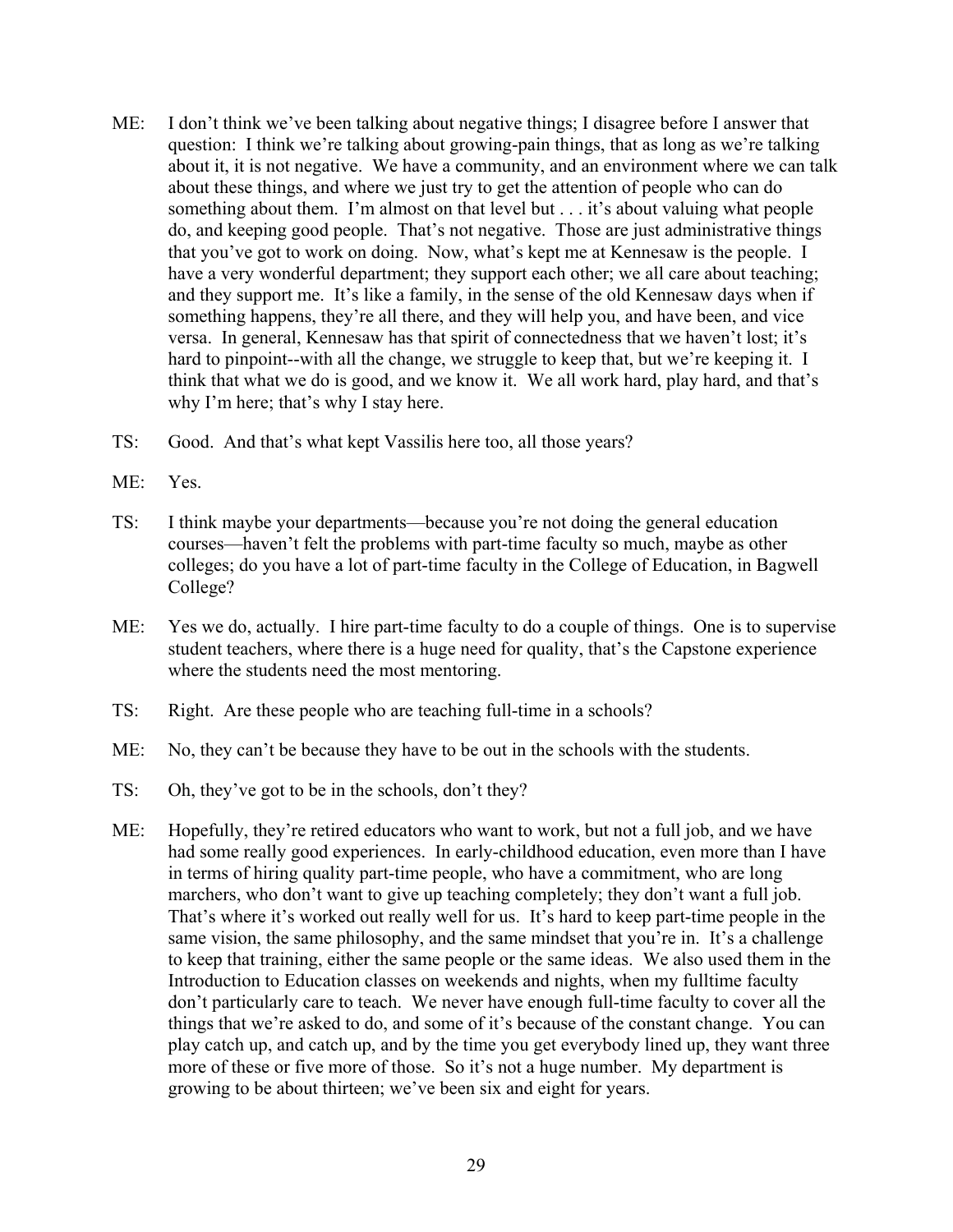- DY: How many full time people do you have on the faculty?
- ME: There are ten, and I'm getting some lecturer positions, which are almost like full-time part-time, and we're interviewing for some of those this week.
- DY: So there are lecturer positions that are coming in? What are those? Ph.D.'s but nontenure track?
- ME: They may or may not be Ph.D.'s. They're definitely non-tenure track; they're not heavy, high expectations for research or service, some service.
- DY: What's the teaching load, Marj, for those people?
- ME: Well, I think each college is defining that as we go. Well, one of the things that the College of Education has done is embrace this lecturer concept. There are a couple of reasons: one, we've had problems with instructors because all their promotion-tenure stuff catches up with them; there's so many years, and then they have to have done something, or they have to have a Ph.D. No one wants to go there! And we need to have a kind of position where we can value the folks that: (a) either never want to get a Ph.D. or—their job shouldn't be dependent on it but—(b) it's also not a tenure track. So they don't have the scholarship expectations, as I said, and the service expectations. We're getting our first ones in our department right now. We're interviewing today, and next week. I was able to kind of take one position, and divide into two, and the dean pitched in a little bit of money. I can get two lecturers for basically the price of one point something tenure track people. I've got two people who have been filling this function in temporary positions over the last couple of years, and I'll just describe who they are, and the kind of people that they are. One is a retired school principal; she spent thirtysomething years in education; she doesn't want to not do something—she's young, she's younger than I am, I mean thirty years in education, and you could still be in your fifties.
- TS: If you start when you're twenty-one.
- ME: Yes. She has a lot of energy, and has worked in the Atlanta public schools in all kinds of different, various modes. She's teaching the Intro Ed classes, does some student teacher supervision, and would be willing to teach something else for mid to high \$30's. The other person that has been doing a similar position is on the other end of the spectrum; young, doesn't have a Ph.D., might be getting one some day, but right now has a master's degree, and she's been teaching the Intro Ed. In fact, she's been in the CETL temporary teaching position while Kim's [Dr. Kimberly S. Loomis] been gone. So she's been working around mid-thirties, and managing some of the 2201 classes, which are Introduction to Education classes, setting up schools, and doing a lot of the work associated with that. But, she has young children, and she really doesn't want a tenure track position, and wouldn't be able to because she doesn't have a Ph.D. Another one that's interviewing has spent thirty-eight years in education, and wants to teach but doesn't want all that other stuff. So it's a good solution. In Ed Leadership, there are some principals and Cobb assistant superintendents and such who are teaching in their graduate program, in their principalship program, and they don't go to all the committees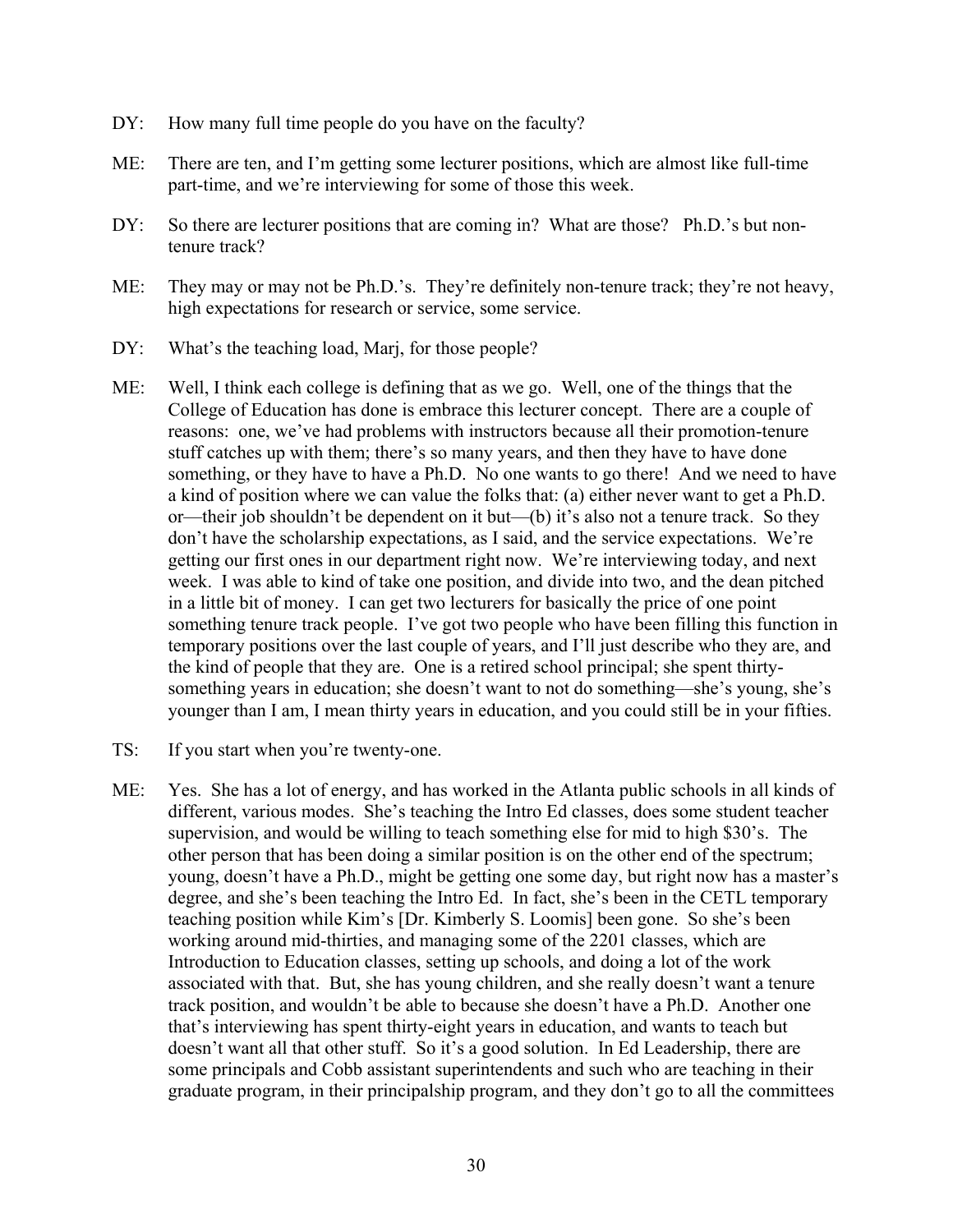or do much service. They come and teach, and they go home. They have a class load, I believe, of three because it's a graduate. Three classes is their full-time lecturer. Ours is four for undergraduate, but not five. You pay them less, and give them more work; you pay them less, and you give them less work is what I view.

- DY: Our instructors have had a five-five load, until our college has just created new guidelines.
- TS: Ours were five-four.
- DY: They're five-four now for us; they have not been in the past.
- TS: I think ours have been in history, if I'm not mistaken.
- ME: That's just a lot to expect. Now, if they're getting paid as a tenure track position in a "high" level, and have that instead of research, maybe have a higher teaching load, but I just don't visualize doing that.
- DY: Well, I think five-five, and they're-hired to teach Gen. Ed. courses, primarily composition. The burn out is just going to be astounding.
- ME: Yes. They're reading papers, and they're trying to help on computers, and doing things like that.
- TS: So yours are going to four-four, unless it's graduate, and then three-three?
- ME: I think so.
- DY: That's good. So your college has set up those guidelines?
- ME: I don't know that for sure.
- TS: Well, four-four is still a heavy load.
- ME: Yes, it is, but that's what all my faculty, who are expected to do service and scholarship, have, unless they're 100 percent graduate. Then, they're three-three. I don't have many of those. Most of them are everything.
- DY: That's a ridiculous load.
- ME: But these lecture positions are helpful, instead of part-time, because you have a lot of consistency, whereas they're not real expensive. Many of our retired people are collecting a full pension and dong this. So this is sort of in addition to their regular earned income.
- DY: And they have full benefits.
- ME: From other places.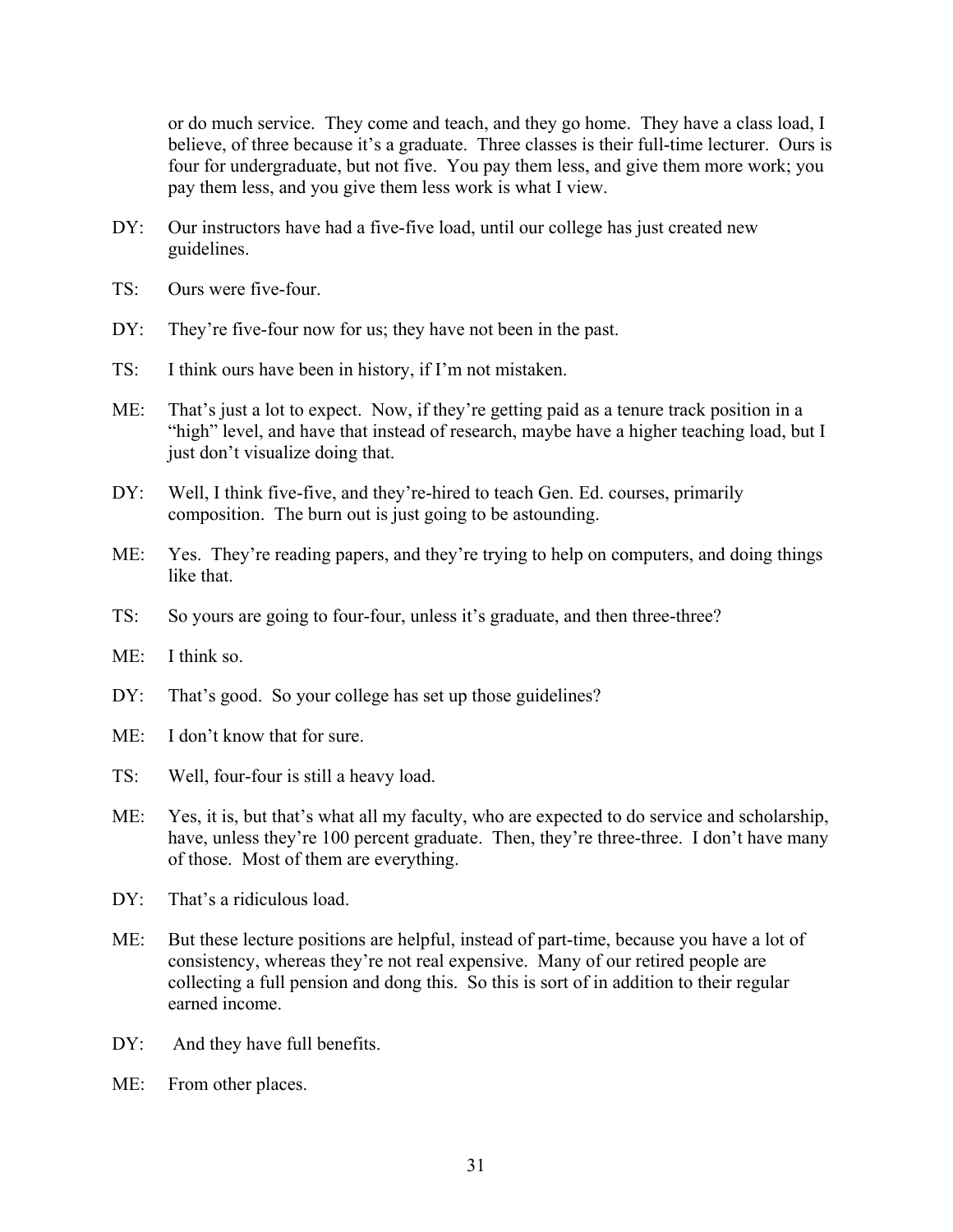- DY: No, I mean the lectureships carry full benefits, is that right?
- ME: Yes, I think so, but I don't even know that they care about that as much. I'm not sure.
- DY: Well, to be devil's advocate, when we hire non-tenured track people, we really do risk exploiting a class of people and creating an underclass. If we're careful, that might not happen but again, it's done at universities all the time. This shows you exactly what's happening; we're growing.
- TS: The same problem with the part-timers [is] it's an underclass, if they're trying to live on these salaries.
- DY: Well, that's part-time. It's unconscionable what happens to those people.
- ME: They're very difficult to manage because they don't have any investment.
- DY: There's no investment, right. They don't even have a physical place most of the time.
- ME: But always, when you look at it from a business environment, it's contract workers or those extra people. But we shouldn't be counting on them for the bread and butter; they should be emergency when this gets ahead of that. You should plan for the main business, and then have those be the overflow. We rely too heavily on part-time people sometimes, for just the regular stuff. And it's difficult. I listened to a professor talking to a dean at one point—not at my college; I bring that up for anonymity! But the issue was, do you have enough part-time people? Are part-time people teaching all the Gen. Ed courses? That was the question. That's a real issue. But the response of the chair was, "Should I put them in my 3000 level courses? Should they be teaching my majors?" That's not a good choice; the answer is "No." We need some full-time people dong all of it, and those folks should be for particular expertise. Tim Mescon [Dean of the Coles College of Business] has that medical program where they do, whatever, entrepreneur things.
- TS: MBA for Experienced Professionals . . .
- ME: He gets a doctor in there as a part-time faculty member. That makes sense; it's a logical choice. I have a principal or a teacher teaching an Intro Ed class once in awhile, for a good reason; they bring credibility. There's lots of good reasons, plus the overflow idea. We just have to be careful not to rely on those folks for the regular business.
- TS: Did we do enough on technology? [How has] that changed over the years? You were talking about, how, when you showed up here, you had the graphing calculators that you hadn't had before. Also, we talked about the lack of computers on this campus, not too many years back; would you want to say just a few words about how that's changed? You were also talking about how we were so far behind the business world on technology. How has that affected teaching in your department?
- ME: Technology is a huge part of what we do now here—it's almost required. We have a responsibility to help our future teachers know about technology, and how to integrate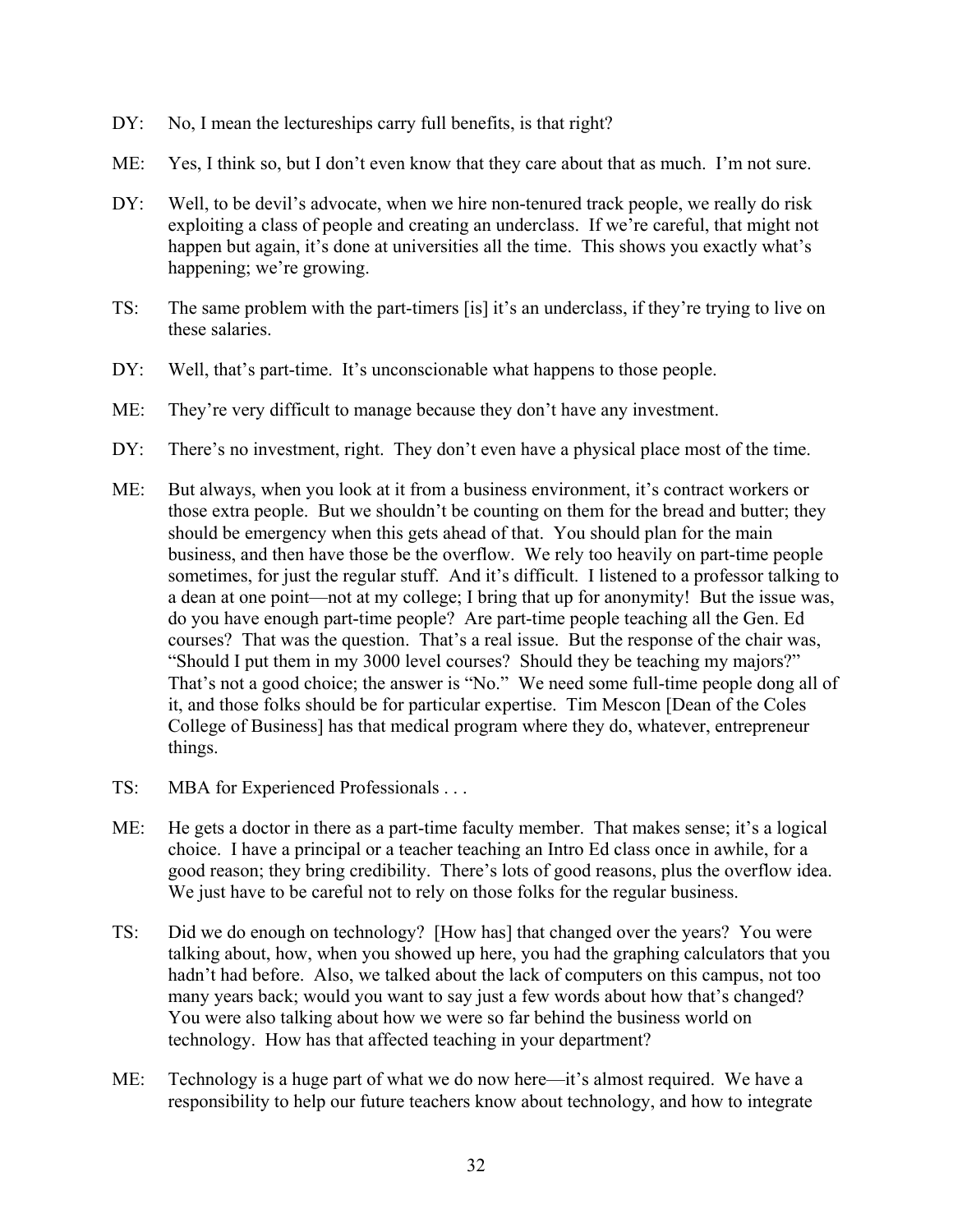technology into their classrooms. We are instantly brought to the table, and required to figure out how to do it so that we can teach them how to do it, practically before the ink is dry. We just bought some, and I love technology. In my business world, they called me a power user. I was one of them that wanted to set up my own stuff, and you can help me, but just don't interfere with what I'm doing. That was a compliment. But we just bought some digital cameras that record to a little mini CD, rather than plugging it into a memory stick, or having discs or anything. Our graduate students are going to be using the technology to help document what they do in the classroom, and we're going to have some things that we can loan out, laptops and other kind of stuff. But I can't get things to work on my computer because my operating system is too old. I have one of those new little scan discs that works on the computer in the office next to me, but not on mine. This morning, I sent an e-mail to John Isenhour [Director of Information Technology Services] asking about when we can get Windows XP on the campus computers. We tend to drag; we're on the trailing end of technology here. People want to be really safe and secure with the decisions in terms of Windows XP. I mean that should be on all of our computers. Having different technologies in different places drives me, and my faculty, crazy. You walk in this room, and you find one environment; you walk over here, and it's a different environment. I tried to take a class—I did take a class last summer—I was part of the teaching. I got to teach some of the things about basically putting web pages up for the teachers to be able to do their own stuff, and getting through the maze here of how to figure out how to do it, and then getting passwords organized, and getting it to work; it's a real challenge. And to make a long story short, I went through all this rigmarole, and I got everything. I got up in front of all these people with the big screen, and I'm telling/showing them what to do. I got to a certain point, and nothing worked. I (a) was mad, (b) I was embarrassed, and I said, "You know what guys, this is technology. We'll come back the next time, and I'll figure out how to get it  $\dots$ ." And it's one of those things where you have, "Oh, everybody knows that; well, no." But I don't think we have the infrastructure for support for faculty. The faculty needs to be able to do this stuff. Most faculties will try it up to a certain point, and after you've hit your head against a wall so many times you say, "I'm not doing that. It's too much trouble." And yet, our group is very technologically literate. Almost [my entire] faculty have web pages and a web presence. They are using things on the web. And it's not all. Some are kicking and screaming, but we try to figure out ways to use the technology to help the learning process, not just for technology's sake. And I think there are a lot of things that are just hugely changed. The writing process: researching in the libraries is almost all on-line, now. Understanding how to write a paper, and what cut-paste means, versus plagiarism, are ideas that students don't have; we have to look at what we're teaching differently because it's so easy to pick up stuff, and they don't think of it as "cheating." To them, that isn't wrong; it's a way of putting together information, and doing a paper. That's what they think it's about.

DY: Exactly.

ME: So the fact that we are upset when they do that is a surprise to them; "Why are you yelling at me?" So, I think the way we view what we do and we have students learn is different. I think reading is different. When you're reading down a web page, and you've got a hyperlink, it's like reading a newspaper; you're off into something, and you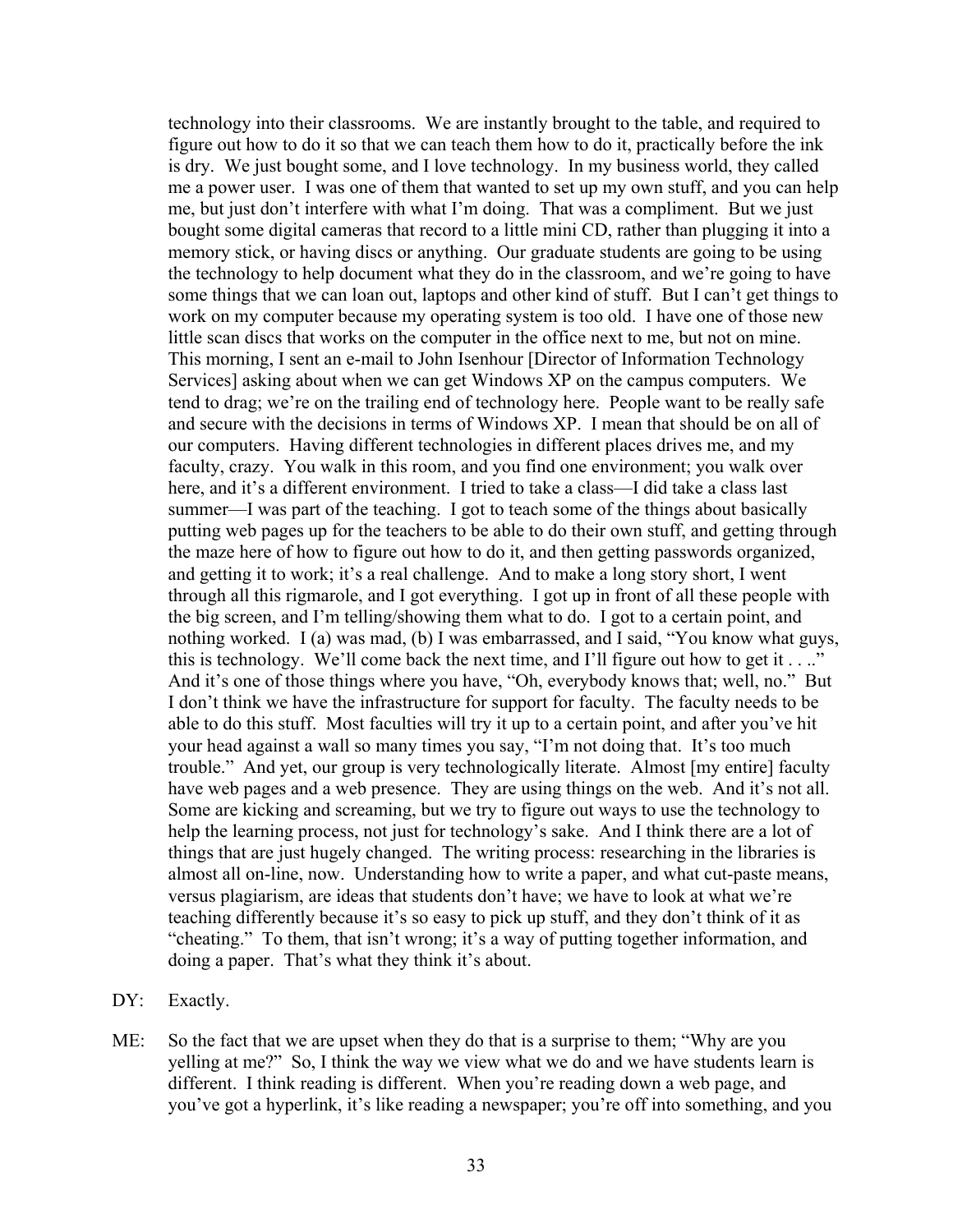haven't finished that first page. How you learn is different. There's all kinds of implications to technology that we have to stop, think about, and research. But yes, it's hugely different. We're behind, but we're way ahead.

- DY: Well, the faculty has picked up the slack, developed the pedagogy. Just give us the hardware and software.
- ME: Yes. And it's also about priorities, and it's about bureaucracy, and it's about lots of things. Again, where do you want to be? You have to have a vision of where you want to be, in order to move the forces to get you there. If nobody knows where you want to be, that's where we're going, which is all over the place. [laughter] But I think we're good. We're good.
- TS: Well, thank you very much for the interview.
- ME: Well, thank you for the opportunity. I appreciate it. I really do enjoy Kennesaw, and I think we share the passion for teaching and people. That's why we're all here.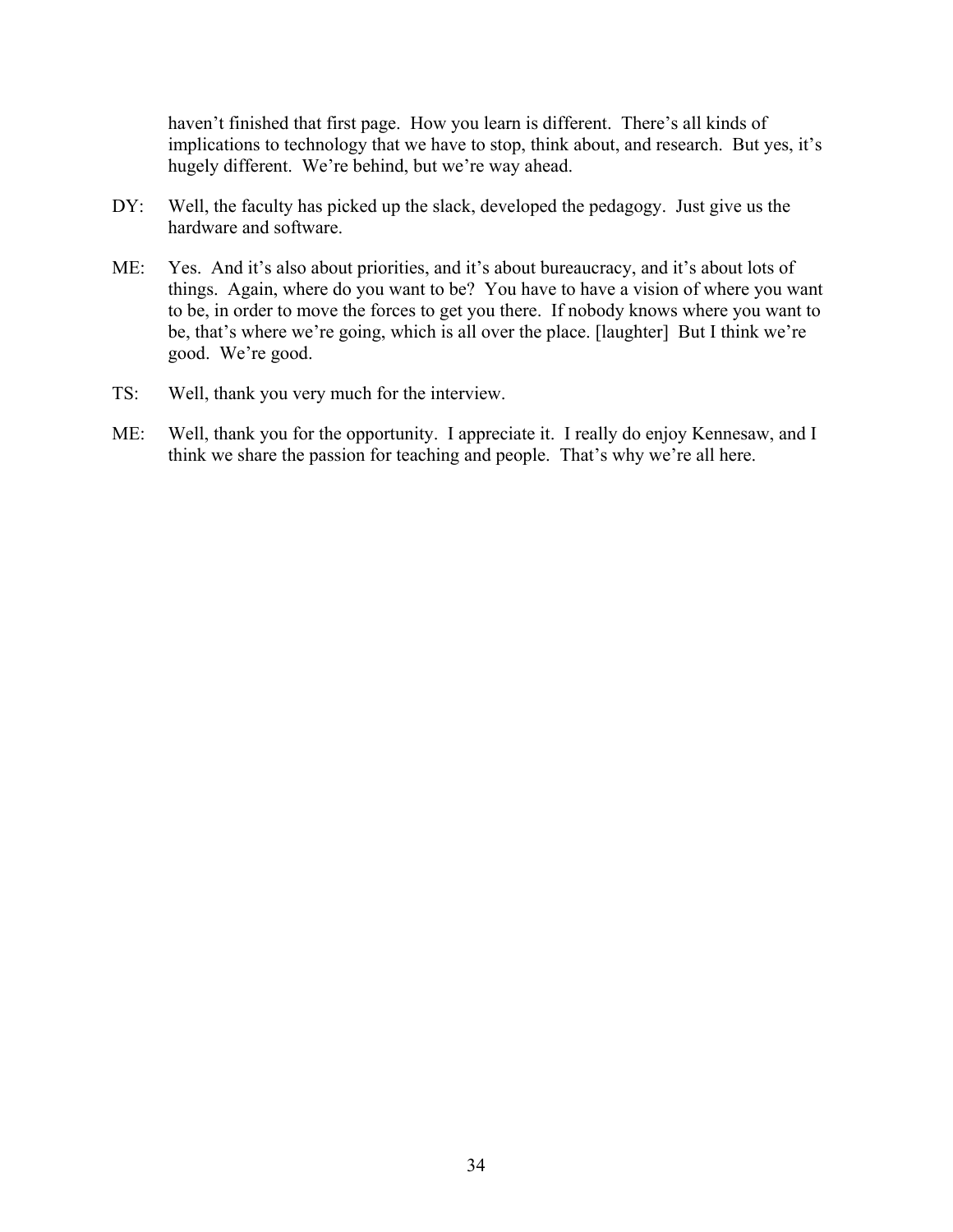## INDEX

Beggs, George H., 14 Beineke, John, 18 Black, Lendley, 27 Driscoll, Robert L., 18, 21 Downes, Jack, 7, 16 Drummond, Paul, 13 Economopoulos, Kostaki, 4, 5 Economopoulos, Marjorie Childhood, 1 Undergraduate School, 1, 2 Meeting Vassilis Economopoulos, 1 Florida, 1, 2, 3 Statesboro, Georgia, 2, 5 Mentors, 2 Graduate School, 5, 6 Emory University, 5, 6, 7 Montessori School, 6 Milledgeville, Georgia, 6, 10, 17 Doctorate, 6, 7, 10 Georgia State University, 6, 11 Dahlonega, Georgia 7 Governor's Honors Program, 7 Learning to Teach, 8 Earth Algebra, 8, 9, 13 Break in Teaching Career, 8 Direct Teaching, 8 Facilitating Learning, 8 Riverwood High School, 10 Intecolor, 11 Executive Presentation Systems, 11 MBA, 11 Teaching Mathematics, 9 Differences in Education and Business, 12 Teaching Methods, 12 Missing the Classroom, 12, 22 Similarity of the Administrator to the Teacher, 22 Reasons for Staying at Kennesaw State University, 28, 29 Economopoulos, Vassilis, 1, 2, 3, 4, 5, 6, 7, 10, 13, 14, 15, 18, 24, 30 Meeting Marjorie, 1 Bachelor's Degree, 2, 3 Greece, 2, 3, 4, 7, 15 Georgia Southern University, 2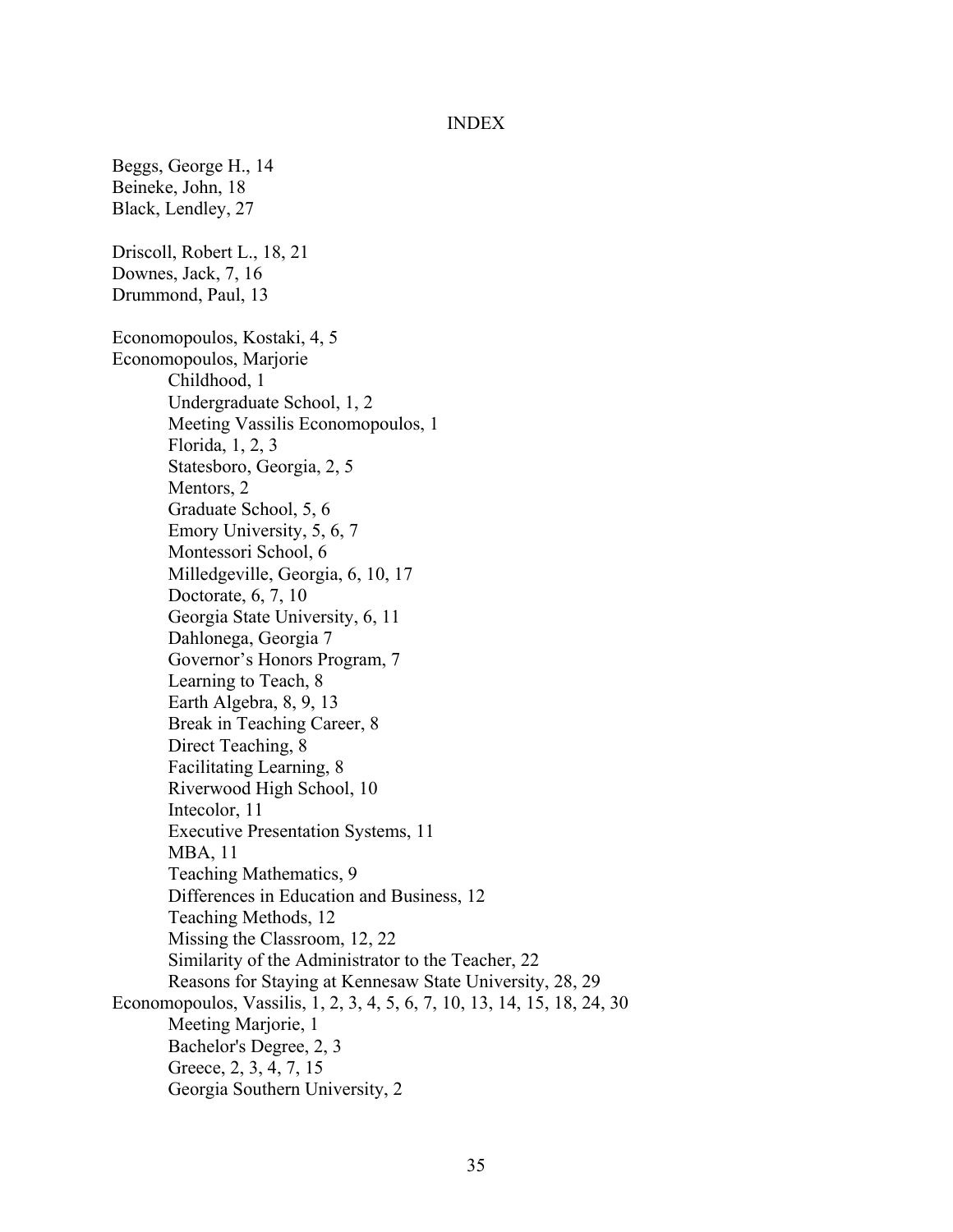Childhood, 3 Parents, 3 Fulbright Scholarship, 3, 4 Loss of Leg, 3 ABD, 6 Milledgeville, 6, 10, 17 Doctorate, 6, 7, 10 Georgia College & State University, 7 Coming to Kennesaw State University, 10 Distinguished Teaching Award, 14, 15 Quality Circle at Grady's Restaurant, 15 Caring for Students Education for Student in Greece, 15 Alternate Student Mailing Address, 15 Holy Transfiguration Greek Orthodox Church, 17 Epitaph, 16 Inspiring Students, 16 Scholarship, 16, 17 Dissertation, 17 University Tenure and Promotion Committee, 17 Master teacher, 18 Reasons for Staying at Kennesaw, 29 Edgewood Avenue, Atlanta, Georgia, 6

Isenhour, John, 33

Kennesaw State University Lack of Technology, 13 Department of Secondary and Middle School Education, 18 College of Education, 18, 20, 29, 30 (PTEU) Professional Teacher Education Unit 18, 19, 25 (NCATE) National Council for Accreditation of Teacher Education, 18, 19, 22 Educational Units, 20 Departmental Reconstruction, 20 Georgia Writers/Georgia History, 21 Perception of Higher Administration, 24 Changes Over the Years, 24 Individualization, 25 Standardizing, 25 Reputation, 26 Retention Rates, 26 Salaries, 27 Work Ethic Among New Hires, 26, 27 Teaching Perspective of Part-Time Hires, 29 Business Perspective of Part-Time Hires, 32 Lecturer Work Loads, 30